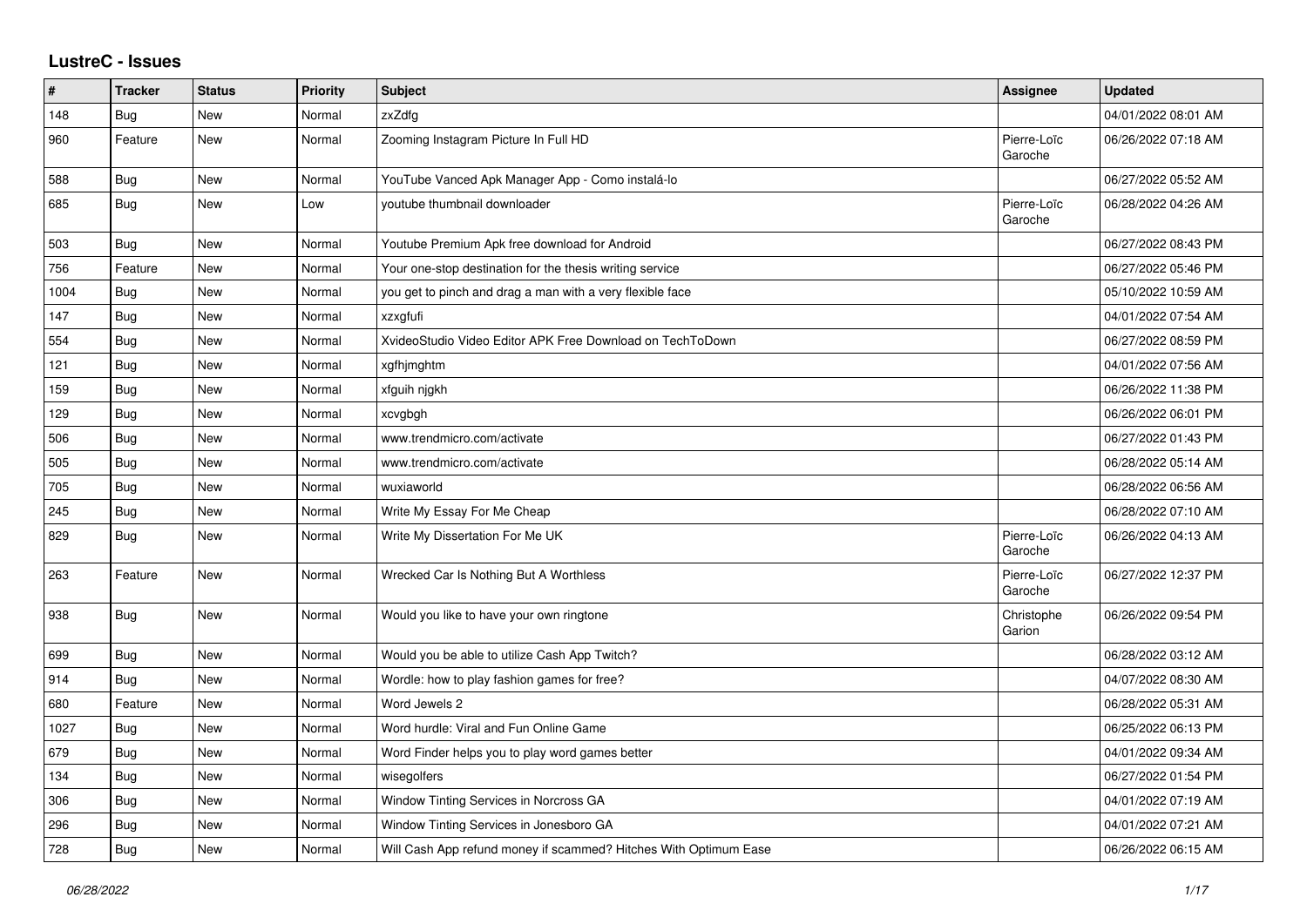| $\vert$ # | <b>Tracker</b> | <b>Status</b> | Priority | <b>Subject</b>                                                             | Assignee               | <b>Updated</b>      |
|-----------|----------------|---------------|----------|----------------------------------------------------------------------------|------------------------|---------------------|
| 538       | <b>Bug</b>     | New           | Normal   | Will cash app refund money if scammed quickly?                             |                        | 06/27/2022 10:25 AM |
| 878       | Bug            | New           | Normal   | Wie ist instazoom hilfreich beim Herunterladen von Instagram-Profilbildern |                        | 04/08/2022 09:28 PM |
| 776       | <b>Bug</b>     | New           | Normal   | Wibargain                                                                  |                        | 06/17/2022 08:52 PM |
| 587       | <b>Bug</b>     | New           | Normal   | Why Picsart Pro Offers Great Features                                      |                        | 06/27/2022 05:28 PM |
| 701       | Bug            | New           | Normal   | Why Law Essay Helper UK is Necessary?                                      |                        | 06/28/2022 01:39 AM |
| 922       | <b>Bug</b>     | New           | Normal   | Why Is The Need For Assignment Writing Services?                           |                        | 06/28/2022 06:59 AM |
| 757       | <b>Bug</b>     | New           | Normal   | Why Is Issue of Car Maintenance so Famous for the Consumers?               |                        | 04/01/2022 09:01 AM |
| 963       | Feature        | New           | Normal   | Why I am not getting cool cash app card designs- call experts              |                        | 06/26/2022 07:52 AM |
| 540       | Bug            | New           | Normal   | Why Haven't I Received My Cash App Card? Can I get t the reasons behind it |                        | 06/27/2022 04:54 PM |
| 78        | Bug            | In Progress   | Normal   | Why generate MCDC conditions for constant flows?                           | Pierre-Loïc<br>Garoche | 04/01/2022 08:08 AM |
| 637       | Feature        | New           | Normal   | Why do the Outlook rules not work in my account?                           |                        | 06/27/2022 09:51 AM |
| 884       | Bug            | New           | Normal   | Why do Subway Surfers popular                                              |                        | 04/01/2022 09:16 AM |
| 880       | <b>Bug</b>     | New           | Normal   | Why do Subway Surfers popular                                              |                        | 04/01/2022 09:16 AM |
| 551       | Bug            | New           | Normal   | Why Do Students Need Online Best Dissertation Writing Services?            |                        | 06/28/2022 03:03 AM |
| 713       | Bug            | New           | High     | Why Cupcake 2048 is a addictive game?                                      | Pierre-Loïc<br>Garoche | 04/01/2022 09:34 AM |
| 208       | Bug            | New           | Normal   | Why Cash app won't let me send money if scammed?                           |                        | 04/01/2022 08:54 AM |
| 188       | Bug            | New           | Normal   | Why are university students buying assignments online?                     | Pierre-Loïc<br>Garoche | 06/27/2022 11:45 PM |
| 707       | Bug            | New           | Normal   | Why Accounting Assignments Are Beneficial For The Students?                | Pierre-Loïc<br>Garoche | 06/27/2022 05:25 PM |
| 1008      | Bug            | New           | Normal   | Who was the first black woman to anchor a newscast?                        |                        | 05/10/2022 03:13 PM |
| 802       | Bug            | New           | Normal   | Who Is an ETL Engineer                                                     |                        | 06/28/2022 02:03 AM |
| 801       | Bug            | New           | Normal   | Who Is an ETL Engineer                                                     |                        | 06/27/2022 12:25 PM |
| 800       | Bug            | <b>New</b>    | Normal   | Who Is an ETL Engineer                                                     |                        | 06/25/2022 10:31 PM |
| 799       | Bug            | New           | Normal   | Who Is an ETL Engineer                                                     |                        | 06/28/2022 02:51 AM |
| 798       | Bug            | New           | Normal   | Who Is an ETL Engineer                                                     |                        | 06/27/2022 09:48 AM |
| 1123      | Bug            | New           | Normal   | Where To Watch FIFA World Cup 2022                                         |                        | 06/24/2022 03:51 AM |
| 920       | <b>Bug</b>     | New           | Normal   | Where I Can Get Essay Writing Services?                                    |                        | 04/11/2022 08:35 AM |
| 1107      | Feature        | New           | High     | Where do you have to find an application to watch news and sports videos?  | Christophe<br>Garion   | 06/27/2022 12:38 PM |
| 768       | Bug            | New           | Normal   | Where can you buy best jackets online?                                     |                        | 06/26/2022 01:50 PM |
| 793       | Feature        | New           | Urgent   | Where can I find cheap FIFA coins?                                         | Pierre-Loïc<br>Garoche | 06/25/2022 05:05 AM |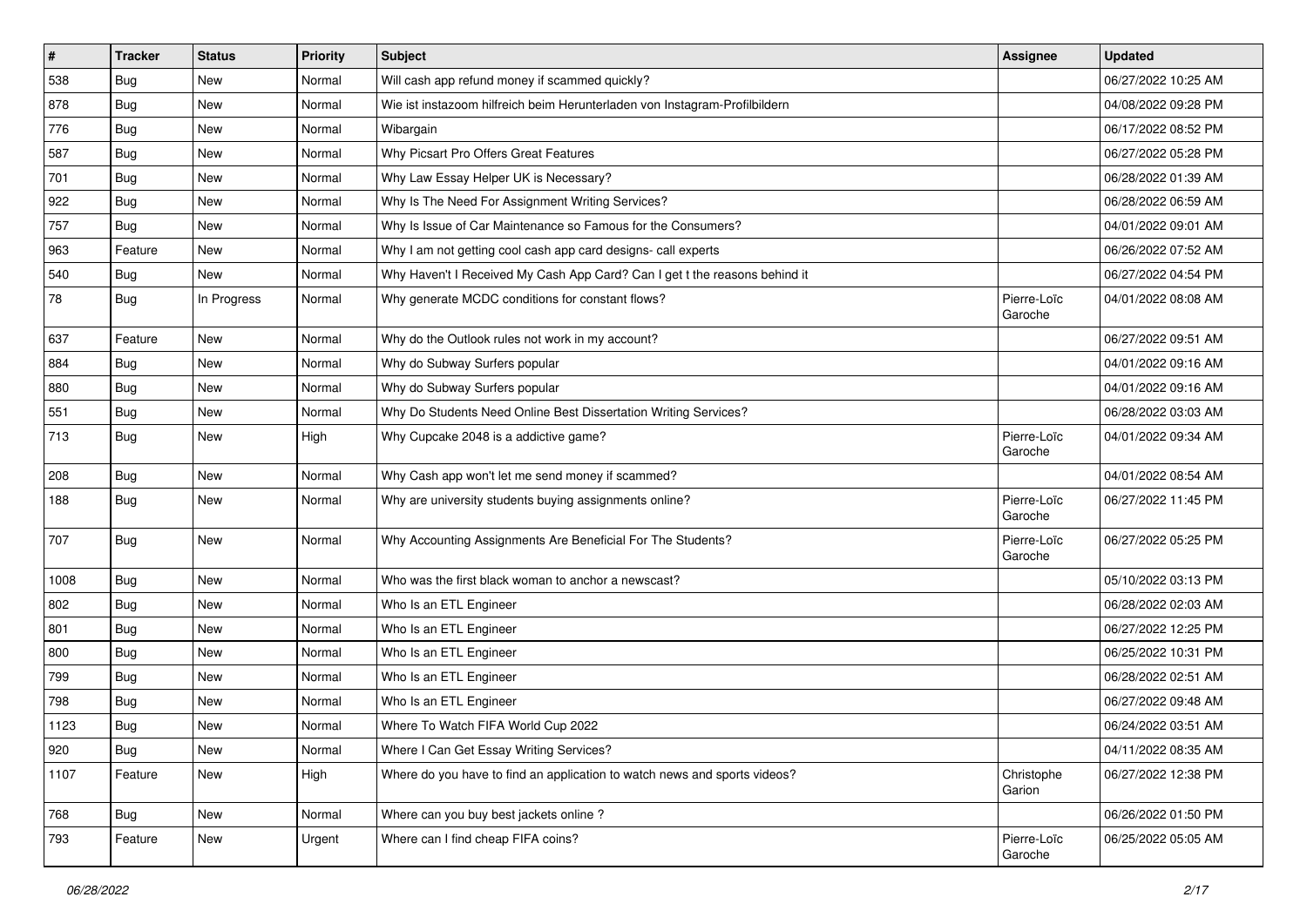| $\sharp$ | <b>Tracker</b> | <b>Status</b> | Priority | Subject                                                                    | Assignee               | <b>Updated</b>      |
|----------|----------------|---------------|----------|----------------------------------------------------------------------------|------------------------|---------------------|
| 300      | Bug            | New           | Normal   | Wheels Powder Coating Services in Norcross GA                              |                        | 04/15/2022 01:45 PM |
| 223      | Bug            | <b>New</b>    | Normal   | WhatsApp Plus: Download, Update and Themes                                 |                        | 06/03/2022 08:07 PM |
| 1099     | Feature        | New           | Normal   | Whatsapp Plus - A New Way Of Communicating                                 |                        | 06/15/2022 10:48 AM |
| 560      | Bug            | New           | Normal   | Whatsapp Aero - Make Your Phone Auto Connect                               |                        | 04/01/2022 09:28 AM |
| 605      | Feature        | New           | Normal   | What will the future of logo design be like?                               |                        | 06/26/2022 08:25 PM |
| 1094     | Bug            | New           | Normal   | What time does direct deposit hit Cash App?                                |                        | 06/14/2022 03:27 PM |
| 1125     | Bug            | New           | Normal   | What is Wordscapes?                                                        |                        | 06/24/2022 09:05 AM |
| 868      | Feature        | New           | Normal   | What Is the Role of a Graphic Designer?                                    | Pierre-Loïc<br>Garoche | 04/01/2022 09:12 AM |
| 1043     | Bug            | New           | Normal   | What Is The Right Way To Troubleshoot Cash App Transfer Failed Problems?   |                        | 05/25/2022 01:16 PM |
| 927      | Feature        | New           | Normal   | What Is The Right Way To Troubleshoot Cash App Transfer Failed Problems?   |                        | 04/12/2022 05:54 AM |
| 523      | Bug            | New           | Normal   | What Is The Right Google Account Recovery Aid To Regain Account Access?    | Pierre-Loïc<br>Garoche | 06/28/2022 05:17 AM |
| 836      | Bug            | New           | Normal   | What Is The Required Amount To Pay As Cash App Clearance Fee?              |                        | 04/01/2022 09:00 AM |
| 636      | Bug            | New           | Normal   | What is the most popular furniture color?                                  |                        | 06/25/2022 04:57 PM |
| 520      | Bug            | New           | Normal   | What Is The Major Role Of Cash.app/Help and Support Page?                  |                        | 06/27/2022 03:04 PM |
| 569      | Bug            | New           | Normal   | What is the incoming and outgoing mail server for Outlook IMAP settings?   | Pierre-Loïc<br>Garoche | 06/27/2022 02:29 AM |
| 570      | Bug            | New           | Normal   | What is Sutton bank cash app customer service phone number?                | Pierre-Loïc<br>Garoche | 06/26/2022 07:49 AM |
| 580      | Bug            | New           | High     | What is Narrative Essay?                                                   | Christophe<br>Garion   | 06/26/2022 04:49 PM |
| 1105     | Bug            | New           | High     | What is Mahjong online?                                                    |                        | 06/28/2022 03:47 AM |
| 496      | Bug            | New           | Normal   | What is Live NetTV?                                                        |                        | 06/27/2022 08:32 PM |
| 761      | Bug            | New           | Normal   | What is it about basketball that makes it so popular in the United States? | Corentin<br>Lauverjat  | 06/27/2022 08:40 PM |
| 792      | Bug            | New           | Normal   | What is Google Camera Mod?                                                 |                        | 06/27/2022 10:20 AM |
| 853      | Bug            | New           | Normal   | what is dr laser                                                           |                        | 04/01/2022 09:13 AM |
| 585      | Bug            | New           | Normal   | What is cash app help number?                                              |                        | 06/26/2022 06:21 PM |
| 764      | <b>Bug</b>     | New           | Normal   | What is available to see what I can watch HBO Max?                         |                        | 06/28/2022 03:59 AM |
| 279      | Bug            | New           | High     | What is an essential feature of an internal communications app?            |                        | 06/28/2022 03:52 AM |
| 667      | Bug            | New           | Normal   | What Is a Ringtone?                                                        |                        | 06/28/2022 06:00 AM |
| 477      | Bug            | New           | Normal   | What Does Online Coupon Mean?                                              |                        | 06/25/2022 11:15 PM |
| 1112     | Bug            | New           | Normal   | What Cash App Policy Says If Random Person Sent Me Money On Cash App?      |                        | 06/27/2022 02:39 AM |
| 1078     | Bug            | New           | Normal   | What Bank Is Cash App On Plaid? Find Clarity And Assistance                |                        | 06/15/2022 11:56 AM |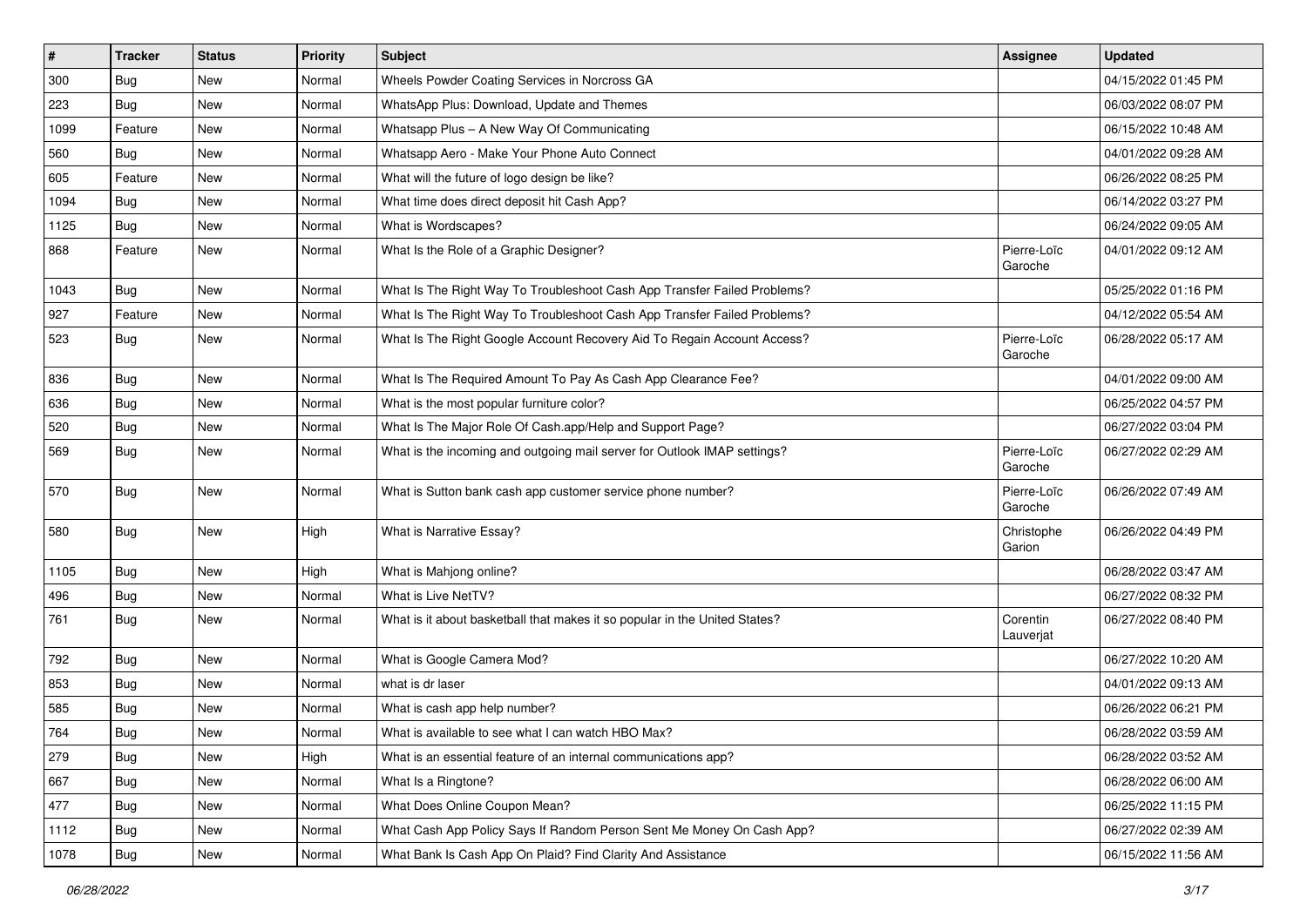| #    | <b>Tracker</b> | <b>Status</b> | Priority | <b>Subject</b>                                                                | <b>Assignee</b>        | <b>Updated</b>      |
|------|----------------|---------------|----------|-------------------------------------------------------------------------------|------------------------|---------------------|
| 281  | Feature        | New           | Normal   | what are the types of Ringtones?                                              | Anonymous              | 06/27/2022 09:41 PM |
| 1010 | Bug            | New           | Normal   | what are the requirements to borrow money from cash app ? cash app borrow app | Pierre-Loïc<br>Garoche | 05/11/2022 09:29 AM |
| 675  | Bug            | New           | Normal   | What Are Smart Tactics To Fix Cash App Transfer Failed Hurdles?               |                        | 06/27/2022 09:51 AM |
| 559  | Bug            | <b>New</b>    | High     | What Are Permission For Applications like Facebook Sending MMS?               |                        | 06/27/2022 08:34 PM |
| 725  | Feature        | New           | Normal   | What are memo writing services design                                         |                        | 06/24/2022 06:24 AM |
| 857  | Bug            | New           | Normal   | Welcome to the world of classic retro games                                   |                        | 04/01/2022 09:13 AM |
| 686  | Bug            | New           | Normal   | Welcome To The Most Demandable Mahipalpur Escorts Agency                      |                        | 06/27/2022 03:45 PM |
| 548  | Bug            | New           | Normal   | Web N Logo Design                                                             |                        | 04/01/2022 09:29 AM |
| 542  | Bug            | New           | Normal   | Web N Logo Design                                                             |                        | 06/27/2022 07:02 PM |
| 260  | Bug            | New           | Normal   | Web Design Services Near Me                                                   |                        | 06/26/2022 11:55 AM |
| 555  | Bug            | New           | Normal   | web design development in hyderabad                                           |                        | 06/28/2022 05:01 AM |
| 264  | Bug            | New           | Normal   | We Buy Your Unwanted Car                                                      | Corentin<br>Lauverjat  | 06/28/2022 12:43 AM |
| 658  | Bug            | New           | Normal   | Watermelon Nutrition Facts And Health Benefits                                |                        | 06/28/2022 01:57 AM |
| 314  | Bug            | New           | Normal   | Water Extraction Services in Virginia Beach VA                                |                        | 04/01/2022 07:25 AM |
| 313  | Bug            | New           | Normal   | Water Extraction Services in Virginia Beach VA                                |                        | 06/23/2022 02:14 AM |
| 331  | Bug            | New           | Normal   | Water Extraction Services in Norfolk VA                                       |                        | 06/28/2022 06:48 AM |
| 346  | <b>Bug</b>     | New           | Normal   | Water Extraction Services in Chesapeake VA                                    |                        | 04/01/2022 07:15 AM |
| 968  | Feature        | New           | Normal   | watch nfl online free live streaming                                          |                        | 06/25/2022 11:52 PM |
| 974  | Bug            | <b>New</b>    | Normal   | Watch NCAA Football Live Streaming Free                                       |                        | 06/26/2022 05:33 PM |
| 969  | <b>Bug</b>     | New           | Normal   | Watch NCAA Football Live Match Free                                           |                        | 04/23/2022 07:29 AM |
| 1095 | Feature        | New           | High     | Want to Know the Best CV Makers in Dubai?                                     |                        | 06/20/2022 06:29 AM |
| 584  | Bug            | New           | Normal   | Want the cash app customer service number to check balance?                   |                        | 06/28/2022 01:53 AM |
| 1036 | Bug            | New           | Normal   | <b>VPS Material</b>                                                           |                        | 05/18/2022 09:34 PM |
| 981  | Bug            | New           | Normal   | VidMate Mod APK                                                               |                        | 05/06/2022 09:22 AM |
| 620  | Bug            | New           | Normal   | Viagra Meds: Fastest & Quick Delivery On Your Doorstep - USA                  |                        | 06/28/2022 04:33 AM |
| 607  | Bug            | New           | Normal   | Vex 5                                                                         |                        | 06/27/2022 11:24 PM |
| 722  | <b>Bug</b>     | New           | Normal   | Vergrößern Sie Instagram-Fotos mit instazoom                                  | Christophe<br>Garion   | 06/28/2022 07:21 AM |
| 292  | Bug            | New           | Normal   | Venmo to Cash App Transfer Of Money- Explore Here                             |                        | 06/27/2022 03:27 PM |
| 1001 | Bug            | New           | Normal   | Venmo Keep Saying Error?                                                      |                        | 06/27/2022 02:20 AM |
| 301  | Bug            | New           | Normal   | Vehicle Electronics Services in Norcross GA                                   |                        | 04/01/2022 07:18 AM |
| 125  | <b>Bug</b>     | New           | Normal   | vbvnm                                                                         |                        | 04/01/2022 07:55 AM |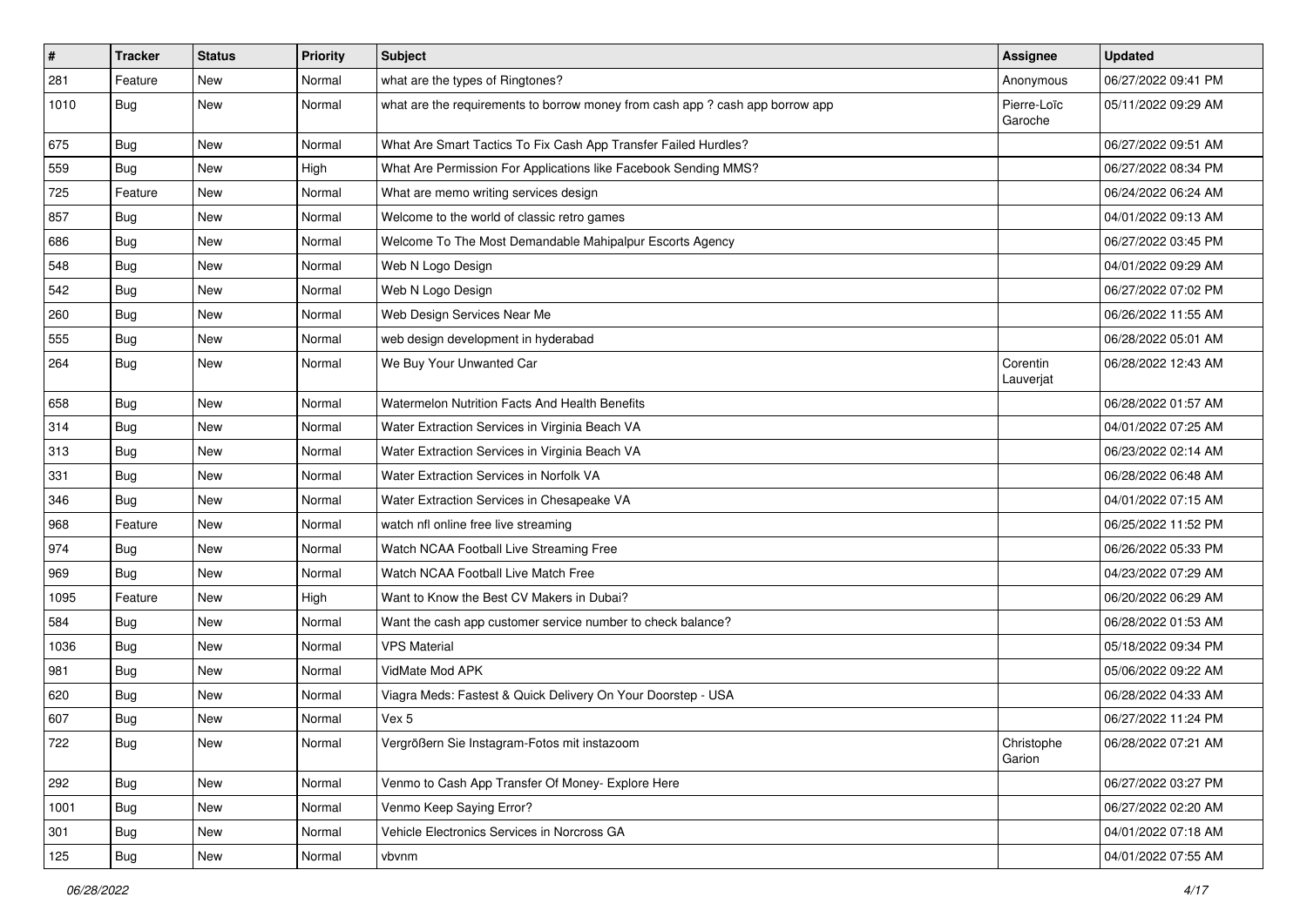| $\vert$ # | <b>Tracker</b> | <b>Status</b> | <b>Priority</b> | <b>Subject</b>                                                                   | <b>Assignee</b>        | <b>Updated</b>      |
|-----------|----------------|---------------|-----------------|----------------------------------------------------------------------------------|------------------------|---------------------|
| 1066      | Feature        | New           | High            | Using the default Routerlogin.net web address for setup                          |                        | 05/31/2022 12:16 PM |
| 624       | Bug            | New           | Normal          | Use go with the Driving Directions for your go                                   |                        | 06/21/2022 04:54 AM |
| 153       | Bug            | New           | Normal          | urgent loan online                                                               | Christophe<br>Garion   | 06/28/2022 12:49 AM |
| 464       | Bug            | New           | Normal          | Upholstery Cleaning Westchester MA                                               |                        | 06/21/2022 04:02 PM |
| 440       | Bug            | New           | Normal          | Upholstery Cleaning Watertown MA                                                 |                        | 04/01/2022 07:49 AM |
| 415       | Bug            | New           | Normal          | Upholstery Cleaning Somerville MA                                                |                        | 04/01/2022 07:48 AM |
| 324       | <b>Bug</b>     | New           | Normal          | Upholstery Cleaning Services in Virginia Beach VA                                |                        | 04/01/2022 07:26 AM |
| 339       | Bug            | New           | Normal          | Upholstery Cleaning Services in Norfolk VA                                       |                        | 06/17/2022 04:36 AM |
| 355       | Bug            | New           | Normal          | Upholstery Cleaning Services in Chesapeake VA                                    |                        | 04/01/2022 07:14 AM |
| 448       | Bug            | New           | Normal          | Upholstery Cleaning Quincy MA                                                    |                        | 04/01/2022 07:48 AM |
| 432       | Bug            | New           | Normal          | Upholstery Cleaning Newton MA                                                    |                        | 04/01/2022 07:50 AM |
| 456       | Bug            | New           | Normal          | <b>Upholstery Cleaning Medford MA</b>                                            |                        | 04/01/2022 07:28 AM |
| 423       | Bug            | New           | Normal          | Upholstery Cleaning Brookline MA                                                 |                        | 04/01/2022 07:46 AM |
| 407       | Bug            | New           | Normal          | Upholstery Cleaning Boston MA                                                    |                        | 04/01/2022 07:47 AM |
| 472       | Bug            | New           | Normal          | Upholstery Cleaning Arlington MA                                                 |                        | 04/01/2022 07:31 AM |
| 513       | Bug            | New           | Normal          | Unlock cash app account using the easy steps:                                    | Anonymous              | 06/28/2022 05:34 AM |
| 490       | Bug            | New           | Normal          | Unlock cash app account by getting quick solutions from the technical executives |                        | 06/28/2022 03:42 AM |
| 598       | Bug            | New           | Normal          | Universo s / f Download                                                          |                        | 06/25/2022 03:38 PM |
| 597       | Bug            | New           | Normal          | Universo s / f Download                                                          |                        | 06/28/2022 03:36 AM |
| 772       | Bug            | New           | Normal          | united airlines baggage policy                                                   |                        | 06/27/2022 10:53 PM |
| 771       | Bug            | New           | Normal          | united airlines baggage policy                                                   |                        | 06/26/2022 07:19 AM |
| 1093      | Bug            | New           | Normal          | Uniswap Exchange                                                                 | Christophe<br>Garion   | 06/14/2022 11:55 AM |
| 563       | Bug            | New           | Normal          | Understanding the Difference Between Free and Paid Mod Apks                      |                        | 06/28/2022 06:51 AM |
| 861       | Feature        | New           | Low             | Understanding Situational Depression                                             | Pierre-Loïc<br>Garoche | 04/01/2022 09:12 AM |
| 484       | Bug            | New           | Normal          | UK best essay writing service                                                    |                        | 06/27/2022 02:01 PM |
| 483       | Bug            | New           | Normal          | UK best essay writing service                                                    |                        | 06/28/2022 01:35 AM |
| 200       | Bug            | New           | Normal          | uiopi[o                                                                          |                        | 06/28/2022 12:33 AM |
| 168       | Bug            | New           | Normal          | UFC 256 Live Stream Online                                                       |                        | 06/28/2022 06:24 AM |
| 113       | Bug            | New           | Normal          | ufc 254 live                                                                     |                        | 06/27/2022 08:54 AM |
| 495       | Bug            | New           | Normal          | Twitch Clip Downloader Download Twitch Clips Online 2021                         |                        | 06/28/2022 01:38 AM |
| 661       | <b>Bug</b>     | New           | Normal          | Turbo VPN MOD APK Download                                                       |                        | 06/27/2022 07:18 PM |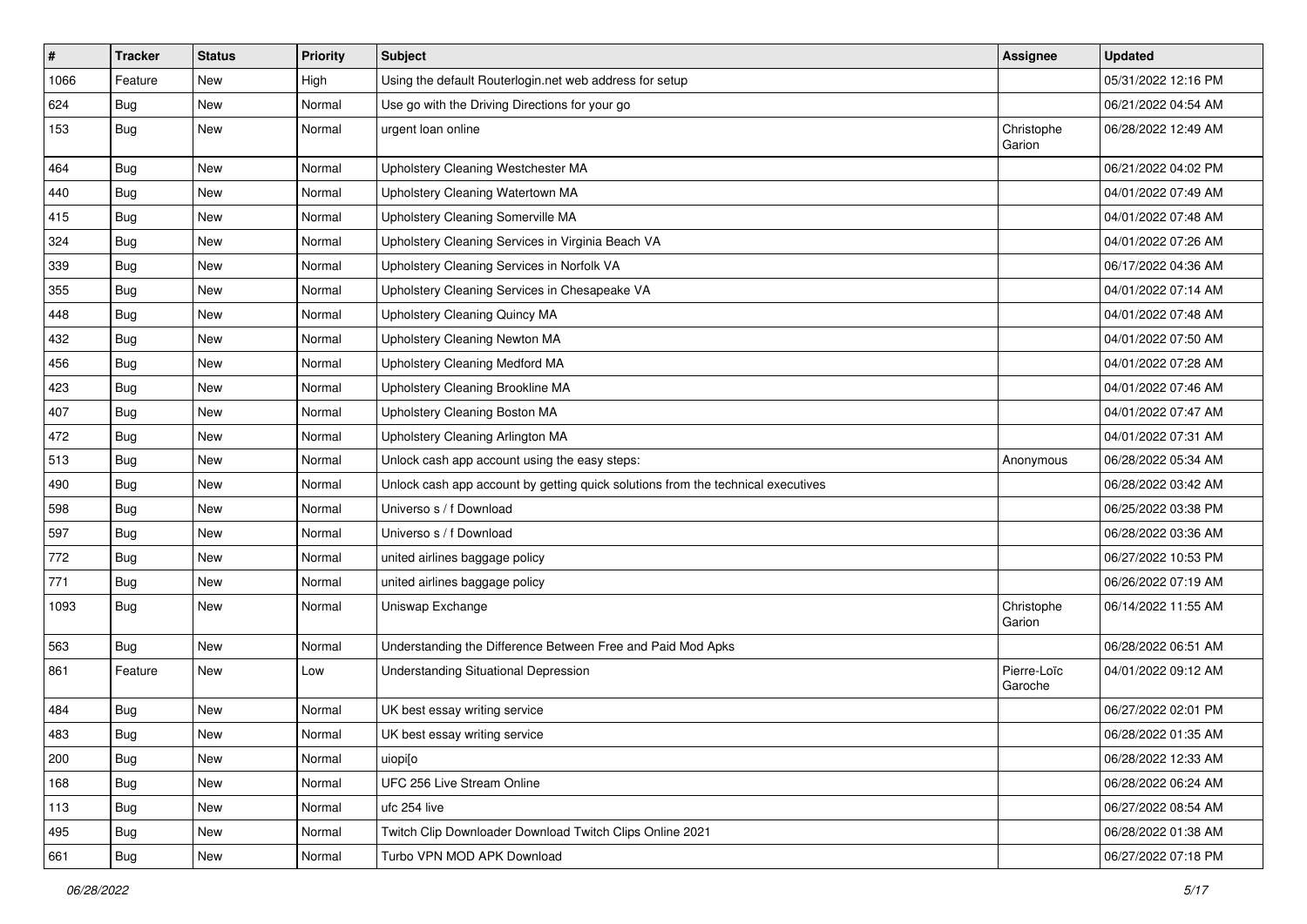| $\vert$ # | <b>Tracker</b> | <b>Status</b> | <b>Priority</b> | <b>Subject</b>                                                                                          | Assignee               | <b>Updated</b>      |
|-----------|----------------|---------------|-----------------|---------------------------------------------------------------------------------------------------------|------------------------|---------------------|
| 1084      | <b>Bug</b>     | New           | Normal          | <b>Trippie Redd</b>                                                                                     |                        | 06/11/2022 09:05 AM |
| 131       | Bug            | New           | Normal          | triokids                                                                                                |                        | 04/01/2022 07:54 AM |
| 178       | Bug            | New           | Normal          | transparent lace wigs                                                                                   |                        | 06/27/2022 11:04 PM |
| 514       | <b>Bug</b>     | New           | Normal          | Trans-Caribbean                                                                                         |                        | 06/27/2022 08:06 AM |
| 909       | Bug            | New           | Normal          | Toca Life World APK                                                                                     |                        | 04/06/2022 04:52 AM |
| 908       | <b>Bug</b>     | New           | Normal          | Toca Life World APK                                                                                     |                        | 04/06/2022 03:18 AM |
| 844       | Bug            | New           | Normal          | To know Chime Routing Number call on the helpline number                                                |                        | 04/01/2022 08:58 AM |
| 837       | Bug            | New           | Normal          | To Create An Instagram Story                                                                            | Pierre-Loïc<br>Garoche | 04/01/2022 08:58 AM |
| 1114      | <b>Bug</b>     | <b>New</b>    | Normal          | To control the car, all you must do is click to go left or right and release the button to go straight. |                        | 06/25/2022 10:15 PM |
| 712       | Bug            | New           | Normal          | <b>Tips and Tricks</b>                                                                                  |                        | 06/28/2022 02:40 AM |
| 321       | <b>Bug</b>     | New           | Normal          | Tile & Grout Cleaning Services in Virginia Beach VA                                                     |                        | 06/27/2022 10:08 PM |
| 336       | Bug            | New           | Normal          | Tile & Grout Cleaning Services in Norfolk VA                                                            |                        | 06/28/2022 04:46 AM |
| 352       | <b>Bug</b>     | New           | Normal          | Tile & Grout Cleaning Services in Chesapeake VA                                                         |                        | 06/27/2022 06:39 PM |
| 945       | Bug            | New           | Normal          | TikTok 18 Mod Apk For Your Android                                                                      |                        | 04/13/2022 09:32 AM |
| 529       | Bug            | New           | Normal          | Thop TV APK - Free Download for Android                                                                 |                        | 06/27/2022 08:52 PM |
| 642       | <b>Bug</b>     | New           | Normal          | thong tin thoi tiet ngay hom nay                                                                        |                        | 06/27/2022 10:03 AM |
| 645       | Bug            | New           | Normal          | thong tin chinh xac nhat hom nay                                                                        |                        | 06/26/2022 09:46 PM |
| 639       | Bug            | New           | Normal          | thong tin chinh xac                                                                                     |                        | 06/27/2022 09:48 AM |
| 743       | Bug            | New           | Normal          | They promote 'pixel art' contests and a 'game jam' related to the work and figure of Carlos Casares     |                        | 04/15/2022 09:12 PM |
| 1065      | Bug            | New           | Normal          | The top foreign language training game in 2022                                                          |                        | 06/07/2022 04:05 AM |
| 891       | Bug            | New           | Normal          | The most interesting game today, have you tried it?                                                     |                        | 04/01/2022 09:17 AM |
| 512       | Bug            | New           | Normal          | The Importance Of Using Custom Writing Services                                                         |                        | 06/27/2022 07:52 PM |
| 672       | Bug            | New           | Normal          | The easiest way to delete ringtones on iPhone                                                           |                        | 06/27/2022 03:38 AM |
| 1033      | <b>Bug</b>     | New           | Normal          | The best slope 2 online games to play right now                                                         |                        | 05/17/2022 10:55 AM |
| 723       | Bug            | New           | High            | The best horror game in 2021                                                                            | Christophe<br>Garion   | 06/28/2022 07:06 AM |
| 674       | Bug            | New           | Normal          | The best game in 2021                                                                                   | Pierre-Loïc<br>Garoche | 06/26/2022 03:10 PM |
| 1028      | Bug            | New           | Normal          | The Best Free Online Game to Play with Friends                                                          |                        | 05/16/2022 05:00 AM |
| 625       | Bug            | New           | Normal          | The best free online driving directions tool                                                            |                        | 04/01/2022 09:28 AM |
| 930       | Bug            | New           | Normal          | The best free games online                                                                              |                        | 04/12/2022 09:05 AM |
| 932       | Bug            | New           | Normal          | The best epic, long-playing PC games will consume days of your life.                                    |                        | 05/15/2022 07:44 PM |
| 749       | <b>Bug</b>     | New           | Normal          | The Best Bubble Shooter Game for Android                                                                |                        | 06/26/2022 12:12 PM |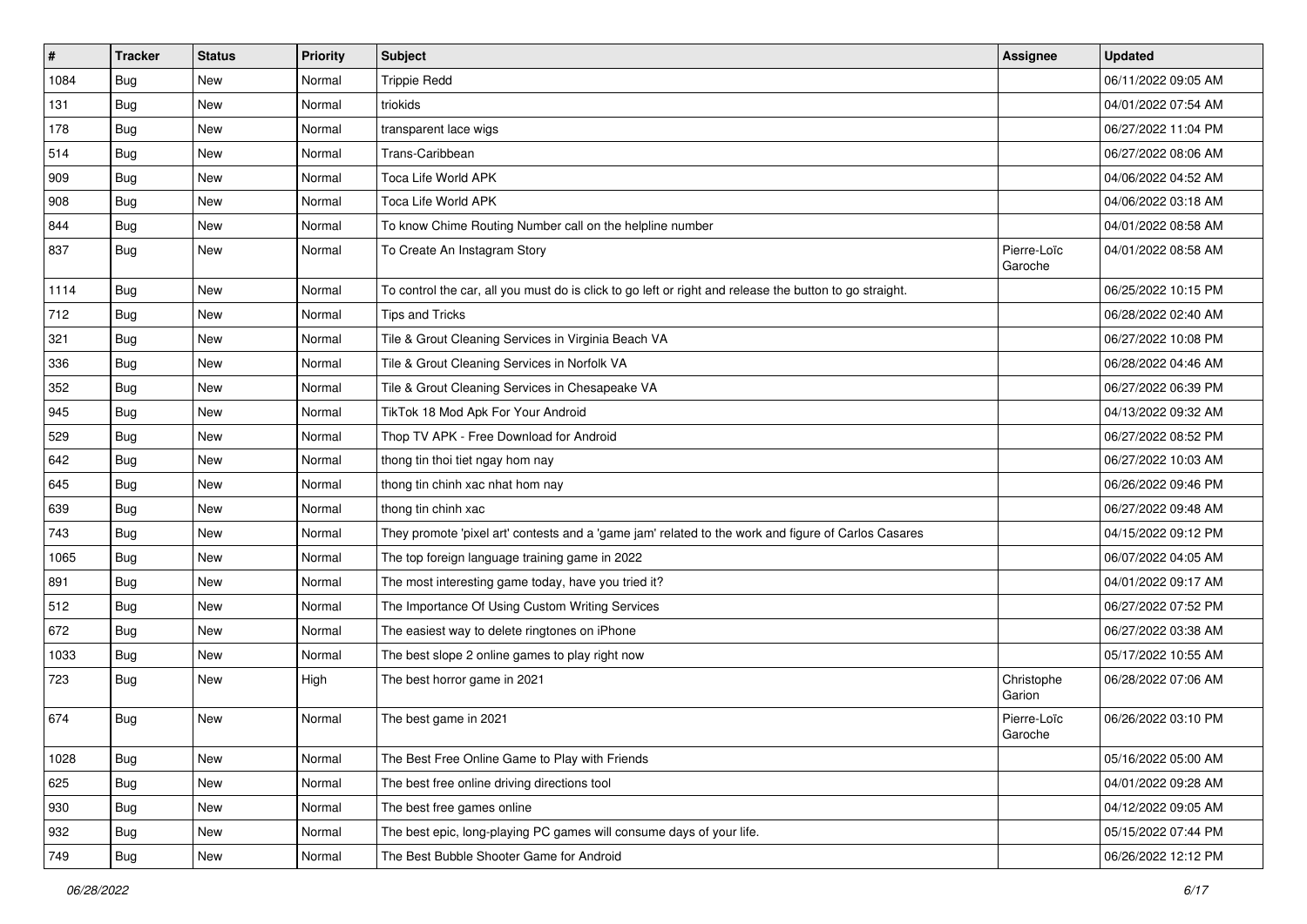| $\vert$ # | <b>Tracker</b> | <b>Status</b> | Priority | <b>Subject</b>                                                     | <b>Assignee</b>        | <b>Updated</b>      |
|-----------|----------------|---------------|----------|--------------------------------------------------------------------|------------------------|---------------------|
| 221       | Bug            | New           | Normal   | The Best APk                                                       |                        | 04/01/2022 08:49 AM |
| 246       | Bug            | New           | Normal   | The Beast App                                                      |                        | 06/28/2022 07:07 AM |
| 970       | Bug            | New           | Normal   | The Amount Of Time Does Cash App Direct Deposit Time Take?         |                        | 06/26/2022 07:32 PM |
| 1040      | Bug            | New           | Normal   | thabet                                                             |                        | 05/19/2022 08:05 PM |
| 482       | Bug            | <b>New</b>    | Normal   | <b>Text Window</b>                                                 |                        | 06/28/2022 01:08 AM |
| 498       | Bug            | New           | Normal   | Téléchargeur SoundCloud : SoundCloud en Mp3                        | Christophe<br>Garion   | 06/28/2022 03:54 AM |
| 961       | Bug            | New           | Normal   | TeaTv is an Android                                                |                        | 06/26/2022 02:02 PM |
| 644       | Bug            | New           | Normal   | <b>TeaTV App Review</b>                                            |                        | 06/27/2022 11:47 AM |
| 664       | Bug            | New           | Normal   | Tea TV Apk Download - The Best Way to Watch Movies Offline         |                        | 06/26/2022 12:59 PM |
| 691       | <b>Bug</b>     | New           | Normal   | tea garden dublin                                                  |                        | 04/01/2022 09:31 AM |
| 926       | Bug            | New           | Normal   | tavor 7                                                            |                        | 06/22/2022 05:08 PM |
| 925       | Bug            | New           | Normal   | tavor 7                                                            |                        | 06/15/2022 03:45 AM |
| 710       | Bug            | New           | Normal   | Take Necessary Assistance If You Are Unable Activate Cash App Card |                        | 06/25/2022 09:26 PM |
| 1070      | Feature        | New           | Normal   | <b>Tableau Consulting Expertise</b>                                |                        | 06/09/2022 11:50 AM |
| 1000      | Bug            | New           | Normal   | Super easy way to zoom photos and upload to Instagram              | Christophe<br>Garion   | 05/07/2022 11:06 AM |
| 1120      | Bug            | New           | Normal   | Summary of 5 best coloring apps on phones                          |                        | 06/26/2022 11:32 AM |
| 1011      | Bug            | New           | Normal   | Summary of 10 best coloring apps on phones                         |                        | 05/11/2022 10:58 AM |
| 140       | Bug            | New           | Normal   | sugarbalanceusa                                                    |                        | 06/28/2022 12:05 AM |
| 126       | Feature        | New           | Normal   | Stussy Air Force 1 replica                                         |                        | 06/28/2022 05:31 AM |
| 558       | Feature        | New           | Normal   | <b>Stunning Classic Sofas</b>                                      |                        | 06/27/2022 04:44 PM |
| 967       | Feature        | <b>New</b>    | Normal   | stream live nfl games free online                                  |                        | 06/26/2022 10:09 AM |
| 319       | Bug            | New           | Normal   | Steam Cleaning Services in Virginia Beach VA                       |                        | 04/01/2022 07:27 AM |
| 334       | Bug            | New           | Normal   | Steam Cleaning Services in Norfolk VA                              |                        | 04/01/2022 07:25 AM |
| 349       | Bug            | <b>New</b>    | Normal   | Steam Cleaning Services in Chesapeake VA                           |                        | 04/01/2022 07:14 AM |
| 309       | Bug            | New           | Normal   | Stain Removal Services in Virginia Beach VA                        |                        | 04/01/2022 07:19 AM |
| 327       | Bug            | New           | Normal   | Stain Removal Services in Norfolk VA                               |                        | 04/01/2022 07:26 AM |
| 342       | Bug            | New           | Normal   | Stain Removal Services in Chesapeake VA                            |                        | 04/01/2022 07:22 AM |
| 312       | Bug            | New           | Normal   | Stain Protection Services in Virginia Beach VA                     |                        | 06/28/2022 01:49 AM |
| 330       | Bug            | New           | Normal   | Stain Protection Services in Norfolk VA                            |                        | 04/01/2022 07:26 AM |
| 345       | Bug            | New           | Normal   | Stain Protection Services in Chesapeake VA                         |                        | 06/28/2022 06:52 AM |
| 814       | <b>Bug</b>     | New           | Normal   | Stage Fright Cure                                                  | Pierre-Loïc<br>Garoche | 06/28/2022 12:31 AM |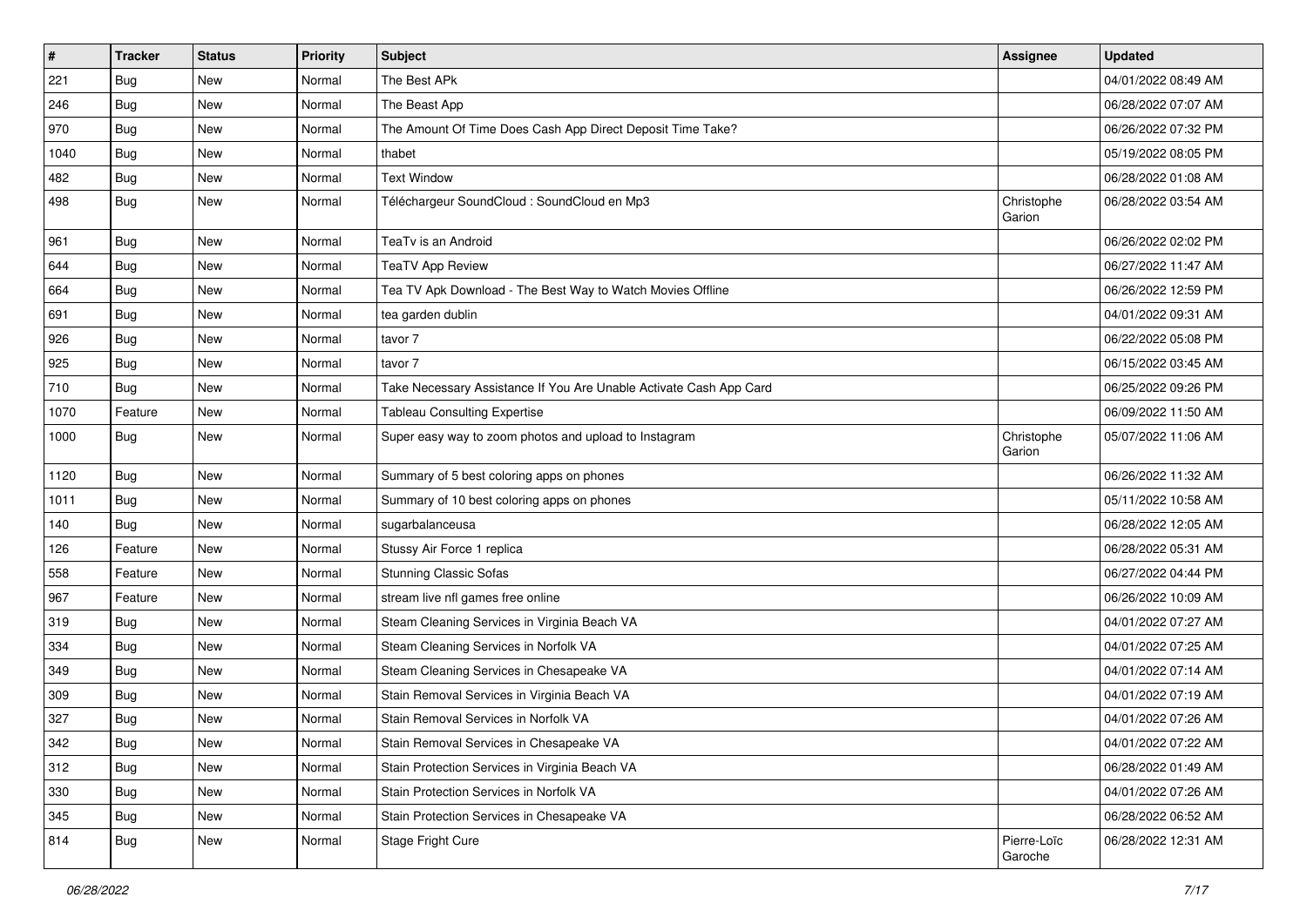| $\pmb{\sharp}$ | <b>Tracker</b> | <b>Status</b> | <b>Priority</b> | Subject                                                                              | Assignee               | <b>Updated</b>      |
|----------------|----------------|---------------|-----------------|--------------------------------------------------------------------------------------|------------------------|---------------------|
| 773            | <b>Bug</b>     | New           | Normal          | Spades - Play online free                                                            |                        | 06/26/2022 07:18 PM |
| 526            | Bug            | New           | Normal          | Soundcloud to mp3 converter - Download Soundcloud songs                              |                        | 06/27/2022 01:55 PM |
| 869            | Bug            | New           | Normal          | Sonnerie Post Malone 2022                                                            |                        | 04/13/2022 11:05 AM |
| 141            | Feature        | New           | Normal          | Something about jerry curly                                                          |                        | 06/28/2022 01:22 AM |
| 718            | Bug            | New           | High            | Solve Complex Accounting Assignments                                                 | Hamza<br>Bourbouh      | 06/27/2022 08:38 PM |
| 222            | Bug            | New           | Normal          | Social Profile links                                                                 |                        | 06/27/2022 01:15 PM |
| 1048           | Bug            | New           | Normal          | So zeigen Sie ein Instagram-Profilbild an und vergrößern es                          |                        | 05/25/2022 06:56 AM |
| 992            | Bug            | New           | Normal          | So vergrößern Sie Ihr Instagram-Profilbild                                           |                        | 06/26/2022 11:29 PM |
| 576            | Bug            | New           | Normal          | So laden Sie ein Instagram-Bild herunter                                             |                        | 06/26/2022 08:46 PM |
| 1018           | Bug            | New           | Normal          | So erhalten Sie ein kostenloses Hörbuch                                              |                        | 06/27/2022 08:35 PM |
| 136            | <b>Bug</b>     | New           | Normal          | snappow                                                                              |                        | 06/28/2022 06:05 AM |
| 809            | Bug            | New           | Normal          | Smash Karts - immerse yourself in the exciting race                                  |                        | 06/28/2022 01:55 AM |
| 897            | <b>Bug</b>     | New           | Normal          | Slot Pulsa Pragmatic Play                                                            | Xavier Thirioux        | 04/01/2022 12:08 PM |
| 63             | Feature        | New           | Normal          | Skip normalization step in mutation generation if it possible                        | Pierre-Loïc<br>Garoche | 06/27/2022 04:16 PM |
| 1108           | Bug            | New           | Normal          | Six Guns Mod Apk Answers Your Questions                                              |                        | 06/26/2022 06:26 PM |
| 1109           | Feature        | New           | Normal          | Six Guns Mod Apk Answers Your Questions                                              | Christophe<br>Garion   | 06/26/2022 09:12 AM |
| 1110           | <b>Bug</b>     | New           | Normal          | Six Guns Mod Apk Answers Your Questions                                              | Pierre-Loïc<br>Garoche | 06/20/2022 04:42 AM |
| 931            | Feature        | <b>New</b>    | High            | Situs Judi Slot Online apel888                                                       | Pierre-Loïc<br>Garoche | 06/26/2022 01:07 AM |
| 808            | Bug            | New           | Normal          | Sinnvolle Guten-Morgen-Grüße                                                         |                        | 06/27/2022 05:41 AM |
| 567            | Bug            | New           | Normal          | Singapore assignment help                                                            |                        | 06/28/2022 04:12 AM |
| 72             | Bug            | New           | Normal          | Simulinkd does not match Lustre using EMF backend when using nested Merge expression | Pierre-Loïc<br>Garoche | 04/01/2022 08:06 AM |
| 500            | <b>Bug</b>     | New           | Normal          | Simply contact the technical team, to find the solution to cash app refund problems. | Pierre-Loïc<br>Garoche | 06/28/2022 01:50 AM |
| 898            | Bug            | New           | Normal          | Shadow Fight 2 Mod APK                                                               |                        | 04/02/2022 09:17 AM |
| 652            | <b>Bug</b>     | New           | Normal          | Sesame Health Benefits                                                               |                        | 06/28/2022 03:01 AM |
| 1055           | Bug            | New           | Normal          | seo apk                                                                              | Pierre-Loïc<br>Garoche | 05/27/2022 06:23 AM |
| 197            | Bug            | New           | Normal          | SBL JABORANDI PLUS HAIR OIL - COMPLETE SCALP CARE (100ML)                            |                        | 06/28/2022 03:43 AM |
| 199            | Bug            | New           | Normal          | SBL CLEARSTONE DROPS (30ML)                                                          |                        | 04/01/2022 08:23 AM |
| 252            | Bug            | New           | Normal          | Samsung U600 - Is Essential Business And Personal Phone                              |                        | 04/04/2022 04:45 AM |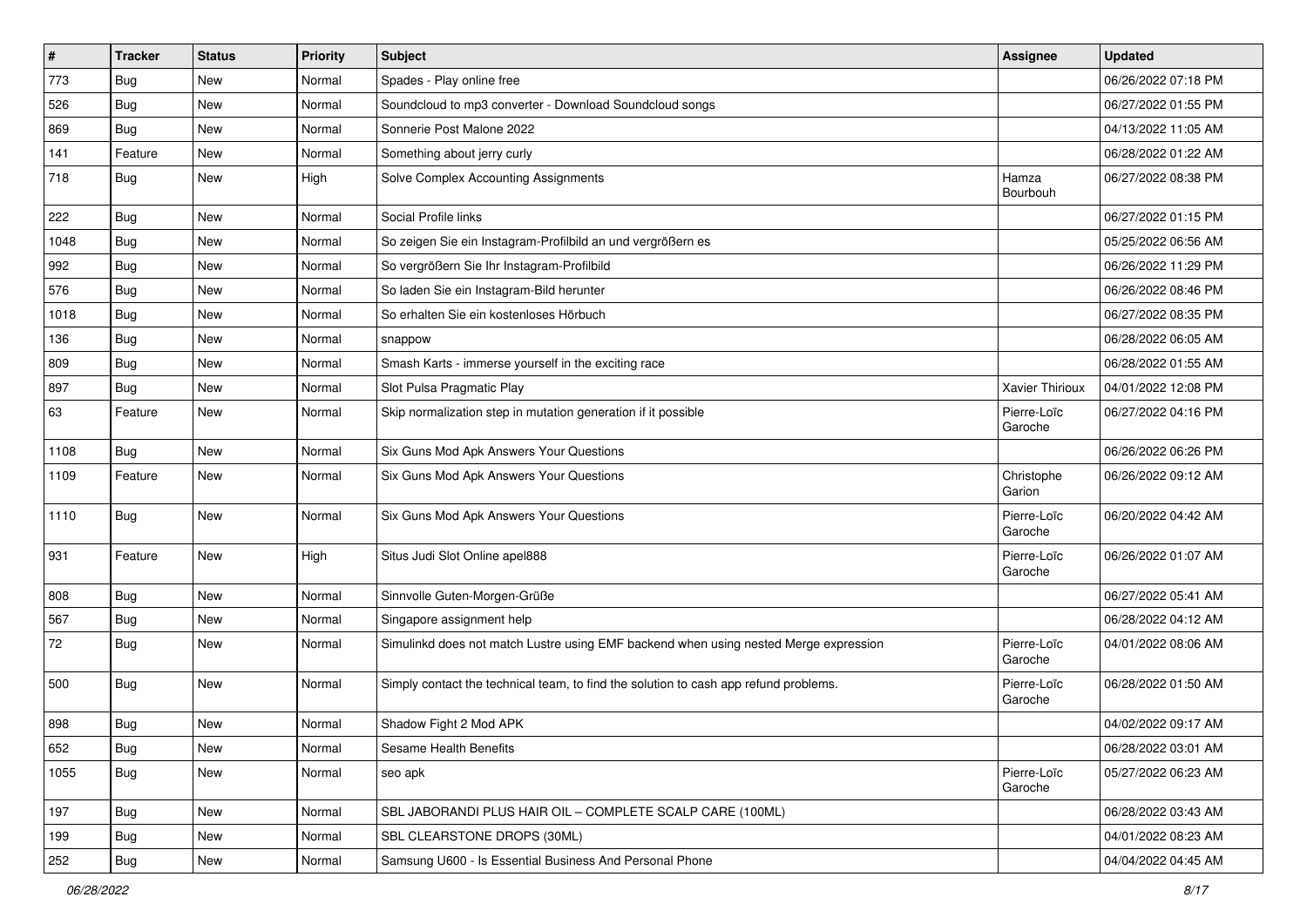| $\sharp$ | <b>Tracker</b> | <b>Status</b> | <b>Priority</b> | <b>Subject</b>                                                      | <b>Assignee</b> | <b>Updated</b>      |
|----------|----------------|---------------|-----------------|---------------------------------------------------------------------|-----------------|---------------------|
| 791      | Bug            | New           | Normal          | Samsnung TV Plus is not working                                     |                 | 04/01/2022 09:03 AM |
| 902      | Feature        | New           | Normal          | salo717                                                             |                 | 05/18/2022 10:35 AM |
| 651      | <b>Bug</b>     | New           | Normal          | Salmon Health Benefits                                              |                 | 06/27/2022 12:42 AM |
| 794      | Feature        | New           | Normal          | Safe place to buy fifa coins                                        |                 | 06/26/2022 06:07 PM |
| 638      | Bug            | New           | Normal          | Run 3 game                                                          |                 | 06/26/2022 06:31 AM |
| 322      | Bug            | New           | Normal          | Rug Cleaning Services in Virginia Beach VA                          |                 | 04/01/2022 07:26 AM |
| 337      | Bug            | New           | Normal          | Rug Cleaning Services in Norfolk VA                                 |                 | 04/01/2022 07:23 AM |
| 353      | Bug            | New           | Normal          | Rug Cleaning Services in Chesapeake VA                              |                 | 04/01/2022 07:14 AM |
| 160      | Bug            | New           | Normal          | rtyuiv wbhyu                                                        |                 | 04/01/2022 07:56 AM |
| 261      | Bug            | New           | Normal          | Ringtone Downloads - Easy Ways Come Up With Your Own Ringtones      |                 | 06/28/2022 02:12 AM |
| 595      | Bug            | New           | Normal          | RFM Online - une révolution dans la gestion de l'identité numérique |                 | 06/27/2022 11:06 PM |
| 250      | Bug            | New           | Normal          | Reviews of phone ringtones                                          |                 | 06/27/2022 07:29 AM |
| 804      | Bug            | New           | Normal          | Review                                                              |                 | 06/27/2022 08:38 PM |
| 471      | Bug            | New           | Normal          | Residential Floor Cleaning Westchester MA                           |                 | 06/27/2022 07:08 AM |
| 447      | Bug            | New           | Normal          | Residential Floor Cleaning Watertown MA                             |                 | 04/01/2022 07:49 AM |
| 422      | Bug            | New           | Normal          | Residential Floor Cleaning Somerville MA                            |                 | 04/01/2022 07:46 AM |
| 455      | Bug            | New           | Normal          | Residential Floor Cleaning Quincy MA                                |                 | 04/01/2022 07:38 AM |
| 439      | Bug            | New           | Normal          | Residential Floor Cleaning Newton MA                                |                 | 04/01/2022 07:49 AM |
| 463      | Bug            | New           | Normal          | Residential Floor Cleaning Medford MA                               |                 | 04/01/2022 07:32 AM |
| 431      | Bug            | New           | Normal          | Residential Floor Cleaning Brookline MA                             |                 | 04/01/2022 07:50 AM |
| 414      | Bug            | New           | Normal          | Residential Floor Cleaning Boston MA                                |                 | 04/01/2022 07:46 AM |
| 1082     | Bug            | New           | Normal          | Reset chime bank password without phone number                      |                 | 06/15/2022 11:56 AM |
| 127      | Feature        | New           | Normal          | replica af1                                                         |                 | 04/01/2022 07:55 AM |
| 139      | Bug            | New           | Normal          | relseo                                                              |                 | 06/28/2022 02:17 AM |
| 695      | Bug            | New           | Normal          | Refer Listas IPTV Apk                                               |                 | 06/27/2022 05:13 PM |
| 875      | Bug            | New           | Normal          | Red ball game                                                       |                 | 04/01/2022 09:15 AM |
| 243      | Feature        | New           | Normal          | Reconstruir la pandilla de la mafia en Gangstar Vegas MOD APK       |                 | 06/27/2022 07:53 PM |
| 207      | Feature        | New           | Low             | real estate lead conversion                                         |                 | 06/27/2022 01:02 AM |
| 704      | Bug            | New           | Normal          | Reach support team of Chime Customer Service for instant help       |                 | 06/28/2022 04:57 AM |
| 917      | Bug            | New           | Normal          | Random Person Sent Me Money on Cash App-find solution?              |                 | 04/09/2022 12:32 PM |
| 552      | Feature        | New           | Normal          | Radio rfm and the benefits of radio rfm                             |                 | 06/27/2022 01:44 PM |
| 549      | Bug            | New           | Normal          | Radio Luisteren                                                     |                 | 06/26/2022 11:56 AM |
| 1096     | <b>Bug</b>     | New           | Normal          | Race and experience new life.                                       |                 | 06/26/2022 06:07 PM |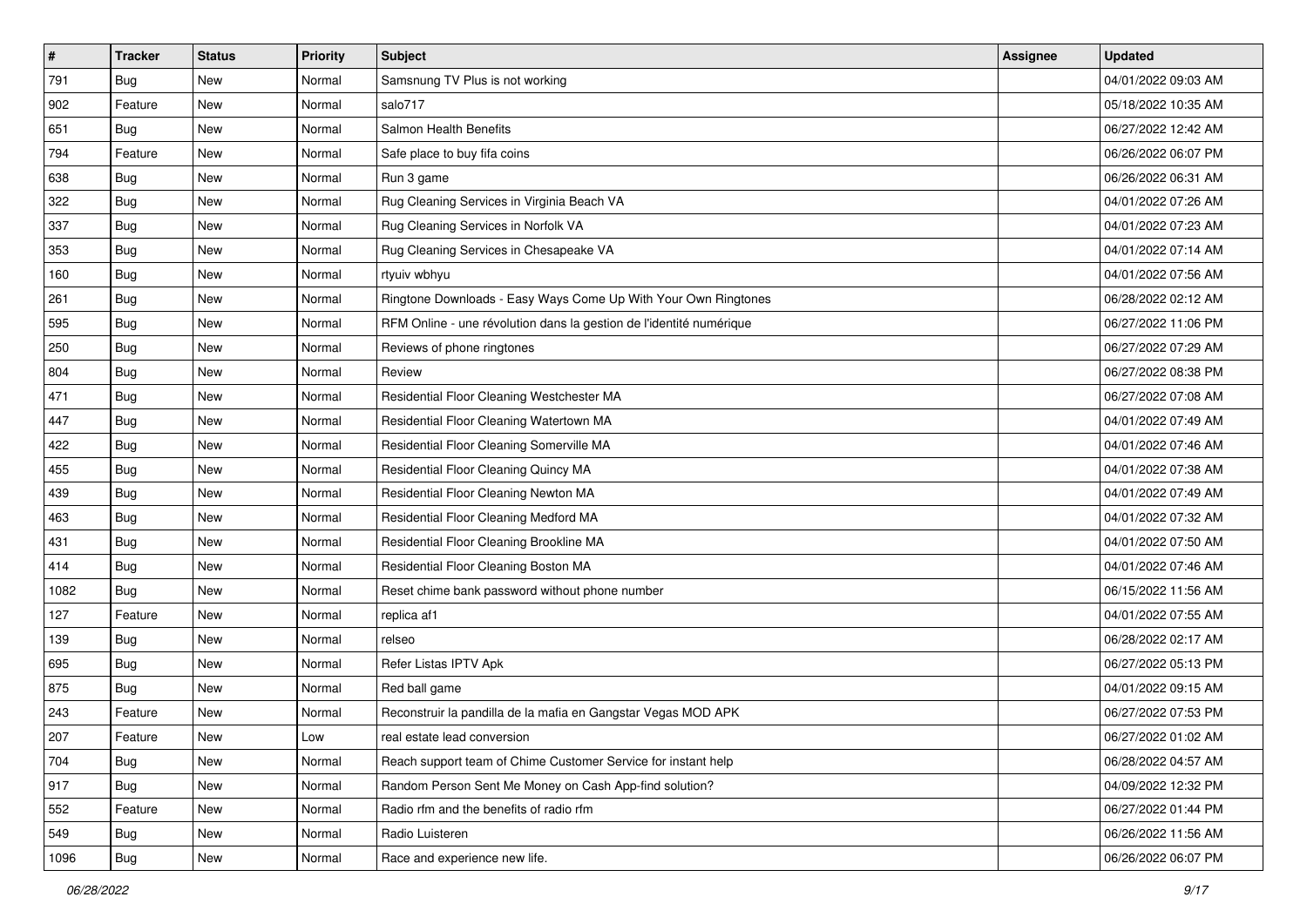| #    | <b>Tracker</b> | <b>Status</b> | <b>Priority</b> | <b>Subject</b>                                                              | Assignee               | <b>Updated</b>      |
|------|----------------|---------------|-----------------|-----------------------------------------------------------------------------|------------------------|---------------------|
| 546  | Feature        | New           | Normal          | Quickbooks Error                                                            |                        | 06/27/2022 03:44 PM |
| 488  | Bug            | New           | Normal          | Quick solution to solve cash app dispute by the technical team              |                        | 06/27/2022 02:04 AM |
| 1023 | Bug            | New           | Normal          | Questions That Are Typically Asked About Trap The Cat                       |                        | 05/14/2022 03:51 AM |
| 244  | Bug            | New           | Normal          | Quels sont les avantages des stations de radio en ligne.                    |                        | 06/28/2022 04:37 AM |
| 715  | Bug            | <b>New</b>    | Normal          | Puppy Playtime Descargar gratis                                             |                        | 06/27/2022 01:57 PM |
| 850  | Bug            | New           | Normal          | Puppy Playtime APK Android                                                  |                        | 04/01/2022 09:14 AM |
| 797  | Bug            | New           | Normal          | Psychedelic                                                                 | Christophe<br>Garion   | 06/27/2022 06:07 AM |
| 73   | Bug            | New           | Urgent          | properties ID is not set in Json in EMF backend                             | Pierre-Loïc<br>Garoche | 06/27/2022 09:11 PM |
| 517  | Bug            | New           | Normal          | Proficient tips to take help of cash app support professionals:             |                        | 06/26/2022 07:34 AM |
| 152  | Bug            | New           | High            | professional bridal makeup artist                                           | Christophe<br>Garion   | 06/26/2022 05:44 PM |
| 211  | Bug            | New           | Normal          | Problem in Cash App rebate? Call Cash App customer service number for help. |                        | 06/27/2022 09:05 PM |
| 173  | Feature        | New           | Normal          | private limited company registration                                        |                        | 06/27/2022 04:47 AM |
| 1113 | Bug            | New           | Normal          | Press the button to control your car                                        |                        | 06/20/2022 12:09 PM |
| 603  | Bug            | New           | Normal          | Premiere gratuito da lista de IPTV                                          |                        | 06/28/2022 03:48 AM |
| 218  | Bug            | New           | Normal          | Popular Educational trends                                                  |                        | 06/28/2022 06:47 AM |
| 872  | Bug            | New           | Normal          | Poppy Playtime Horror Game Free                                             |                        | 04/01/2022 09:11 AM |
| 830  | Bug            | New           | Normal          | Poppy Playtime APK                                                          |                        | 06/27/2022 10:31 PM |
| 860  | Bug            | New           | Normal          | pokemon guide                                                               | Pierre-Loïc<br>Garoche | 06/18/2022 08:18 PM |
| 766  | Bug            | <b>New</b>    | Normal          | Pobreflix Mod APK Review                                                    |                        | 06/28/2022 06:09 AM |
| 648  | Feature        | New           | Normal          | <b>Plum Health Benefits</b>                                                 |                        | 06/27/2022 12:54 AM |
| 606  | Feature        | New           | Normal          | Play unblocked cookie crush 3                                               | Pierre-Loïc<br>Garoche | 06/27/2022 08:45 AM |
| 600  | Bug            | New           | Normal          | Play Store Pro                                                              |                        | 06/27/2022 09:43 PM |
| 816  | Bug            | New           | Normal          | Play Scribble io fun with everyone                                          |                        | 06/28/2022 12:09 AM |
| 640  | Bug            | New           | Normal          | play game with me                                                           |                        | 06/28/2022 06:33 AM |
| 556  | <b>Bug</b>     | New           | Normal          | Play Game Mod Apk With Your Friends                                         |                        | 06/27/2022 09:42 PM |
| 752  | Bug            | New           | Normal          | Plagerism checker                                                           |                        | 06/26/2022 06:33 PM |
| 744  | Bug            | New           | Normal          | Pixel Survive                                                               |                        | 06/28/2022 05:13 AM |
| 172  | Feature        | New           | Normal          | pgdm colleges in bangalore                                                  |                        | 06/23/2022 10:47 PM |
| 649  | Feature        | New           | Normal          | Pear Health Benefits                                                        |                        | 06/26/2022 02:53 PM |
| 654  | Feature        | New           | Normal          | Peach Health Benefits                                                       |                        | 06/27/2022 03:56 PM |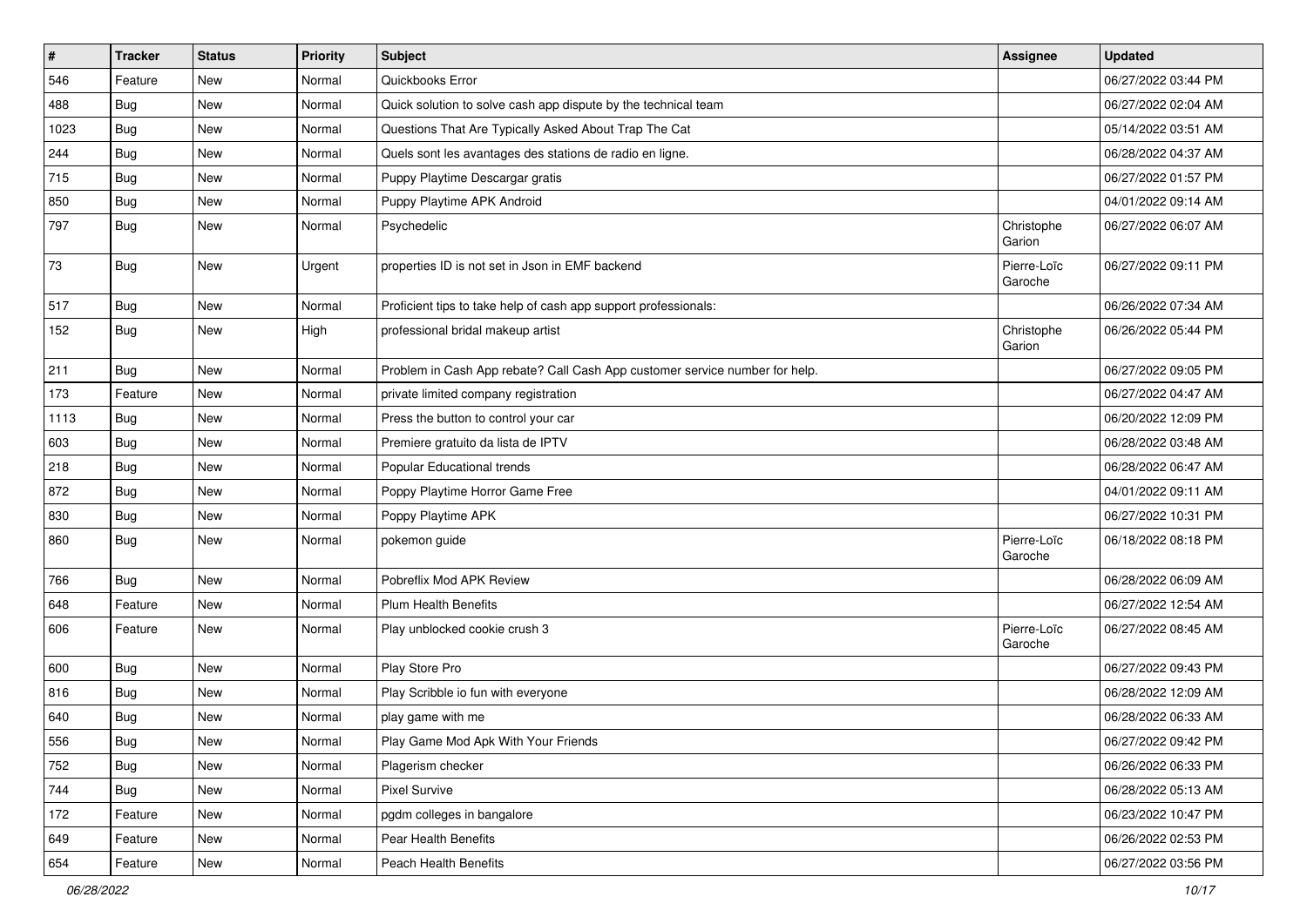| $\pmb{\#}$ | <b>Tracker</b> | <b>Status</b> | <b>Priority</b> | Subject                                                           | Assignee              | <b>Updated</b>      |
|------------|----------------|---------------|-----------------|-------------------------------------------------------------------|-----------------------|---------------------|
| 975        | Bug            | New           | Normal          | Payback 2 Mod APK                                                 |                       | 05/05/2022 10:56 AM |
| 1090       | <b>Bug</b>     | New           | Normal          | Pay Someone To Do My Assignment                                   |                       | 06/11/2022 03:15 PM |
| 1089       | <b>Bug</b>     | New           | Normal          | Pay Someone To Do My Assignment                                   |                       | 06/15/2022 04:44 AM |
| 817        | Bug            | <b>New</b>    | Normal          | Pacman 30th Anniversary                                           |                       | 06/27/2022 11:47 AM |
| 280        | Bug            | <b>New</b>    | Normal          | Pacific Web Design                                                |                       | 06/26/2022 08:18 PM |
| 138        | <b>Bug</b>     | New           | Normal          | own-sweethome                                                     |                       | 06/27/2022 08:22 PM |
| 662        | Bug            | New           | Normal          | Oreo TV Download - The Easiest Way to Watch Live TV               |                       | 06/27/2022 03:14 PM |
| 643        | <b>Bug</b>     | <b>New</b>    | Normal          | Oreo TV Apk Download                                              |                       | 06/26/2022 11:50 PM |
| 858        | Bug            | <b>New</b>    | Normal          | opourid                                                           | Christophe<br>Garion  | 04/01/2022 09:13 AM |
| 1047       | Bug            | New           | Normal          | Opensea                                                           | Corentin<br>Lauverjat | 05/24/2022 02:32 PM |
| 753        | <b>Bug</b>     | New           | Normal          | onlineessaygrader                                                 |                       | 06/28/2022 05:55 AM |
| 609        | Bug            | New           | High            | Online Trusted Medicine Store in US for Health - Genericmedsupply |                       | 06/27/2022 12:02 PM |
| 619        | Bug            | New           | Normal          | Online Trusted Medicine Store in US for Health - Genericmedsupply |                       | 06/27/2022 12:12 AM |
| 740        | Feature        | New           | Normal          | Online Thesis Help USA                                            |                       | 06/27/2022 03:19 AM |
| 856        | Bug            | New           | Normal          | Online Classes Assistance Help For Student                        |                       | 04/01/2022 09:13 AM |
| 855        | Bug            | New           | Normal          | Online Classes Assistance Help For Student                        |                       | 04/01/2022 09:13 AM |
| 848        | Feature        | New           | Normal          | <b>Online Classes Assistance</b>                                  |                       | 04/01/2022 08:57 AM |
| 1056       | Feature        | New           | Normal          | <b>Online Class Issues</b>                                        |                       | 05/28/2022 12:44 AM |
| 681        | Feature        | <b>New</b>    | High            | Online Class                                                      |                       | 06/27/2022 07:20 AM |
| 659        | Bug            | New           | Normal          | Olive Oil Properties And Health Benefits                          |                       | 06/27/2022 06:34 PM |
| 364        | <b>Bug</b>     | <b>New</b>    | Normal          | Office Moving Services in Washington DC                           |                       | 04/01/2022 07:13 AM |
| 388        | Bug            | New           | Normal          | Office Moving Services in Sterling VA                             |                       | 04/01/2022 07:16 AM |
| 400        | <b>Bug</b>     | <b>New</b>    | Normal          | Office Moving Services in Potomac MD                              |                       | 06/27/2022 12:57 PM |
| 382        | Bug            | <b>New</b>    | Normal          | Office Moving Services in McLean VA                               |                       | 04/01/2022 07:17 AM |
| 406        | Bug            | New           | Normal          | Office Moving Services in Gaithersburg MD                         |                       | 04/01/2022 07:47 AM |
| 376        | Bug            | New           | Normal          | Office Moving Services in Fairfax VA                              |                       | 04/01/2022 07:17 AM |
| 358        | Bug            | <b>New</b>    | Normal          | Office Moving Services in Baltimore MD                            |                       | 04/01/2022 07:13 AM |
| 370        | Bug            | New           | Normal          | Office Moving Services in Arlington County VA                     |                       | 04/01/2022 07:16 AM |
| 394        | Bug            | New           | Normal          | Office Moving Services in Annapolis MD                            |                       | 04/01/2022 07:15 AM |
| 311        | Bug            | New           | Normal          | Odor Removal Services in Virginia Beach VA                        |                       | 04/01/2022 07:19 AM |
| 329        | Bug            | New           | Normal          | Odor Removal Services in Norfolk VA                               |                       | 04/01/2022 07:22 AM |
| 344        | <b>Bug</b>     | New           | Normal          | Odor Removal Services in Chesapeake VA                            |                       | 06/25/2022 12:42 AM |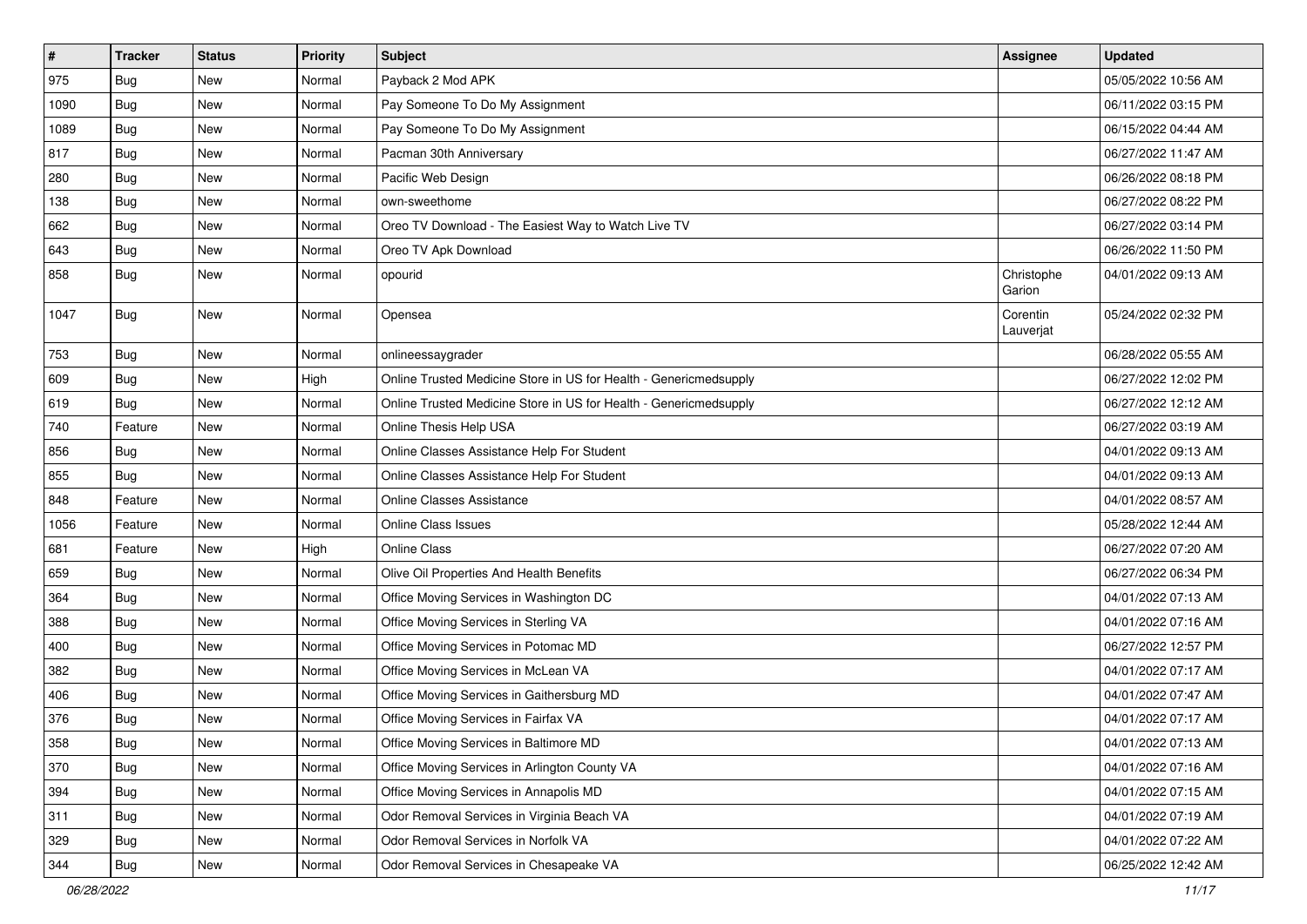| $\pmb{\#}$ | <b>Tracker</b> | <b>Status</b> | Priority | Subject                                                                                | Assignee               | <b>Updated</b>      |
|------------|----------------|---------------|----------|----------------------------------------------------------------------------------------|------------------------|---------------------|
| 777        | Bug            | New           | Normal   | Obtain driving instructions using Google Maps.                                         |                        | 06/27/2022 09:05 PM |
| 183        | Bug            | <b>New</b>    | Normal   | Nursing Assignment Help Online                                                         |                        | 06/28/2022 07:12 AM |
| 1005       | Bug            | New           | High     | Nursing Assignment Help in UK                                                          |                        | 05/13/2022 05:33 PM |
| 669        | Feature        | New           | Normal   | Nursing Assignment Help                                                                |                        | 06/27/2022 06:12 AM |
| 828        | Bug            | <b>New</b>    | Normal   | Nursery management                                                                     |                        | 06/13/2022 08:55 AM |
| 481        | <b>Bug</b>     | New           | Normal   | Nur Online Shop                                                                        |                        | 06/27/2022 11:05 PM |
| 480        | Bug            | <b>New</b>    | Normal   | Nur Online Shop                                                                        |                        | 06/28/2022 06:28 AM |
| 866        | Feature        | New           | Normal   | Northern Ireland Dissertation Writing Service                                          | Pierre-Loïc<br>Garoche | 04/01/2022 09:12 AM |
| 862        | <b>Bug</b>     | <b>New</b>    | Normal   | none                                                                                   |                        | 04/01/2022 09:11 AM |
| 185        | Bug            | New           | Normal   | Non-Plagiarized Research Writing                                                       |                        | 06/28/2022 02:56 AM |
| 277        | Feature        | <b>New</b>    | Normal   | Nike Dunks Replica                                                                     |                        | 04/01/2022 08:19 AM |
| 276        | Feature        | <b>New</b>    | Normal   | Nike Dunks Replica                                                                     |                        | 04/01/2022 08:19 AM |
| 821        | Bug            | New           | Normal   | Nicoo - A Review of the Popular Battle Royale Game                                     |                        | 04/01/2022 08:56 AM |
| 115        | <b>Bug</b>     | <b>New</b>    | Normal   | NFL LIVE STREAM                                                                        |                        | 06/27/2022 02:53 PM |
| 1026       | Bug            | New           | Normal   | New Puzzle Game for All Age - Dordle                                                   |                        | 06/25/2022 06:17 PM |
| 572        | Feature        | New           | Normal   | New features of WhatsApp Plus on Android phones                                        | Pierre-Loïc<br>Garoche | 06/27/2022 11:22 PM |
| 204        | Feature        | New           | Normal   | New Car Tyres                                                                          |                        | 04/01/2022 08:40 AM |
| 209        | Bug            | New           | Normal   | Neglect to access old Cash App account considering message notice issue? Contact help. |                        | 06/27/2022 08:49 PM |
| 583        | Bug            | <b>New</b>    | High     | Need the Cash app customer service phone number?                                       |                        | 06/27/2022 04:49 PM |
| 894        | Feature        | <b>New</b>    | Normal   | Need phd dissertation help in UK                                                       |                        | 05/30/2022 12:29 PM |
| 550        | Bug            | New           | Normal   | Nederland FM - beste manieren om naar internationale radio op internet te luisteren    |                        | 06/27/2022 12:45 PM |
| 527        | Feature        | New           | Normal   | My Teachers                                                                            |                        | 06/28/2022 12:43 AM |
| 234        | Bug            | New           | Normal   | My Personal Experience With the College Writing Services                               |                        | 06/28/2022 02:10 AM |
| 532        | <b>Bug</b>     | <b>New</b>    | Normal   | My Assignment Help                                                                     |                        | 06/27/2022 05:16 PM |
| 790        | Bug            | New           | Normal   | My app                                                                                 |                        | 04/01/2022 09:03 AM |
| 990        | Bug            | New           | Normal   | Mushrooms                                                                              |                        | 06/26/2022 05:41 AM |
| 362        | Bug            | New           | Normal   | Moving Services in Washington DC                                                       |                        | 04/01/2022 07:13 AM |
| 386        | Bug            | New           | Normal   | Moving Services in Sterling VA                                                         |                        | 04/01/2022 07:16 AM |
| 398        | Bug            | New           | Normal   | Moving Services in Potomac MD                                                          |                        | 04/01/2022 07:32 AM |
| 380        | <b>Bug</b>     | New           | Normal   | Moving Services in McLean VA                                                           |                        | 06/28/2022 06:46 AM |
| 404        | Bug            | New           | Normal   | Moving Services in Gaithersburg MD                                                     |                        | 04/01/2022 07:47 AM |
| 374        | <b>Bug</b>     | New           | Normal   | Moving Services in Fairfax VA                                                          |                        | 04/01/2022 07:18 AM |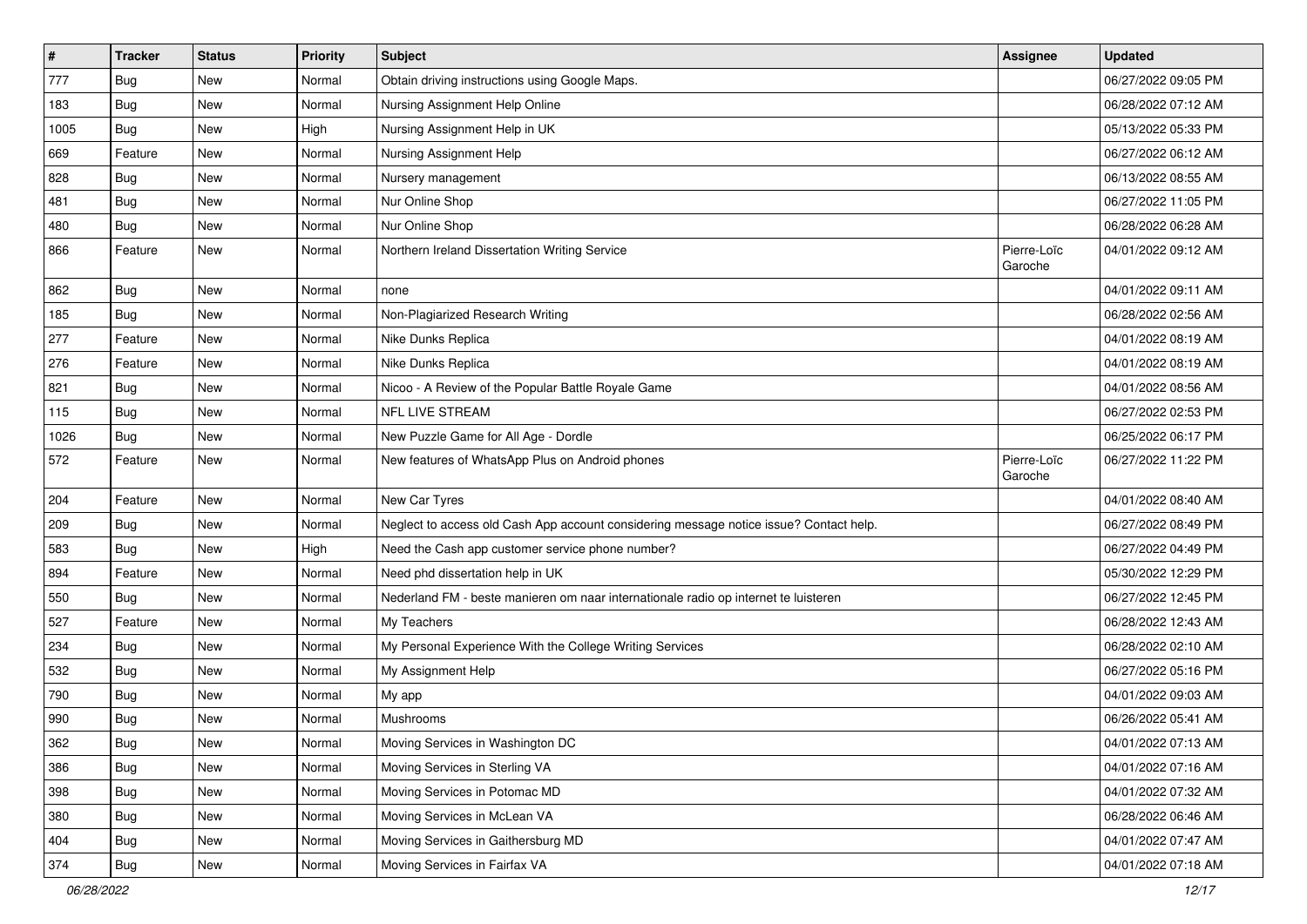| $\vert$ # | <b>Tracker</b> | <b>Status</b> | <b>Priority</b> | <b>Subject</b>                                                                                                                                           | <b>Assignee</b>        | <b>Updated</b>      |
|-----------|----------------|---------------|-----------------|----------------------------------------------------------------------------------------------------------------------------------------------------------|------------------------|---------------------|
| 356       | Bug            | <b>New</b>    | Normal          | Moving Services in Baltimore MD                                                                                                                          |                        | 04/01/2022 07:13 AM |
| 368       | Bug            | <b>New</b>    | Normal          | Moving Services in Arlington County VA                                                                                                                   |                        | 04/01/2022 07:12 AM |
| 392       | Bug            | New           | Normal          | Moving Services in Annapolis MD                                                                                                                          |                        | 04/01/2022 07:16 AM |
| 935       | Bug            | New           | Normal          | MovieBox Pro Apk - Watch Movies and TV Shows on Your Android Phone                                                                                       |                        | 06/26/2022 04:11 AM |
| 934       | Bug            | New           | Normal          | MovieBox Pro Apk - Watch Movies and TV Shows on Your Android Phone                                                                                       |                        | 05/10/2022 11:01 AM |
| 318       | Bug            | New           | Normal          | Mold Removal Services in Virginia Beach VA                                                                                                               |                        | 04/01/2022 07:27 AM |
| 333       | Bug            | New           | Normal          | Mold Removal Services in Norfolk VA                                                                                                                      |                        | 06/28/2022 02:56 AM |
| 348       | Bug            | New           | Normal          | Mold Removal Services in Chesapeake VA                                                                                                                   |                        | 06/28/2022 12:53 AM |
| 248       | <b>Bug</b>     | New           | Normal          | Mobile ringtones and attractiveness ringtones                                                                                                            |                        | 06/27/2022 05:51 PM |
| 726       | Bug            | New           | Normal          | Mobile Application Development Services                                                                                                                  |                        | 06/27/2022 09:10 AM |
| 905       | Bug            | New           | Normal          | MINI MILITIA MOD APK                                                                                                                                     |                        | 05/19/2022 01:54 PM |
| 820       | Bug            | New           | Normal          | Metal Slug Apk para Android                                                                                                                              |                        | 06/27/2022 07:22 PM |
| 819       | Bug            | New           | Normal          | Metal Slug Apk para Android                                                                                                                              |                        | 06/27/2022 09:35 AM |
| 205       | Bug            | New           | Low             | Mens Designer Glasses                                                                                                                                    |                        | 06/28/2022 04:11 AM |
| 988       | Bug            | New           | Normal          | <b>Medicinal Mushrooms</b>                                                                                                                               |                        | 06/27/2022 09:33 AM |
| 987       | Bug            | New           | Normal          | <b>Medicinal Mushrooms</b>                                                                                                                               |                        | 06/27/2022 07:13 PM |
| 114       | Bug            | New           | Normal          | <b>Medical Research Writing Services</b>                                                                                                                 |                        | 06/28/2022 12:06 AM |
| 991       | Bug            | <b>New</b>    | Normal          | <b>MDMA MOLLY</b>                                                                                                                                        |                        | 05/03/2022 12:03 AM |
| 310       | Bug            | New           | Normal          | Mattress Cleaning Services in Virginia Beach VA                                                                                                          |                        | 06/26/2022 04:33 AM |
| 328       | Bug            | New           | Normal          | Mattress Cleaning Services in Norfolk VA                                                                                                                 |                        | 04/01/2022 07:26 AM |
| 343       | Bug            | <b>New</b>    | Normal          | Mattress Cleaning Services in Chesapeake VA                                                                                                              |                        | 04/01/2022 07:16 AM |
| 953       | Bug            | New           | Normal          | Manga Dogs - Read Your Favorite Comics on Your Smartphone                                                                                                |                        | 06/27/2022 03:53 PM |
| 288       | Bug            | New           | Normal          | Make shopping easier                                                                                                                                     |                        | 04/01/2022 07:56 AM |
| 287       | <b>Bug</b>     | New           | Normal          | Make shopping easier                                                                                                                                     |                        | 04/01/2022 08:41 AM |
| 870       | <b>Bug</b>     | New           | Normal          | Mahjong Solitaire                                                                                                                                        |                        | 04/01/2022 09:12 AM |
| 612       | <b>Bug</b>     | <b>New</b>    | Normal          | <b>Luxury Slingshot Rental</b>                                                                                                                           |                        | 06/27/2022 07:36 PM |
| 96        | Bug            | Resolved      | High            | Lustrec installation failed                                                                                                                              | Pierre-Loïc<br>Garoche | 04/01/2022 08:11 AM |
| 1121      | Bug            | <b>New</b>    | Normal          | LustreC do not run                                                                                                                                       |                        | 06/22/2022 08:43 AM |
| 825       | Bug            | <b>New</b>    | Normal          | Lucky Patcher Download                                                                                                                                   |                        | 06/26/2022 06:09 PM |
| 665       | Feature        | <b>New</b>    | Normal          | Look for a dedicated help with finance assignment                                                                                                        |                        | 06/27/2022 11:10 PM |
| 1111      | Bug            | New           | Normal          | LOLBeans is a fun battle royale game where you race with other players while avoiding obstacles. Reach the<br>end of the course in competitive gameplay! |                        | 06/26/2022 09:17 AM |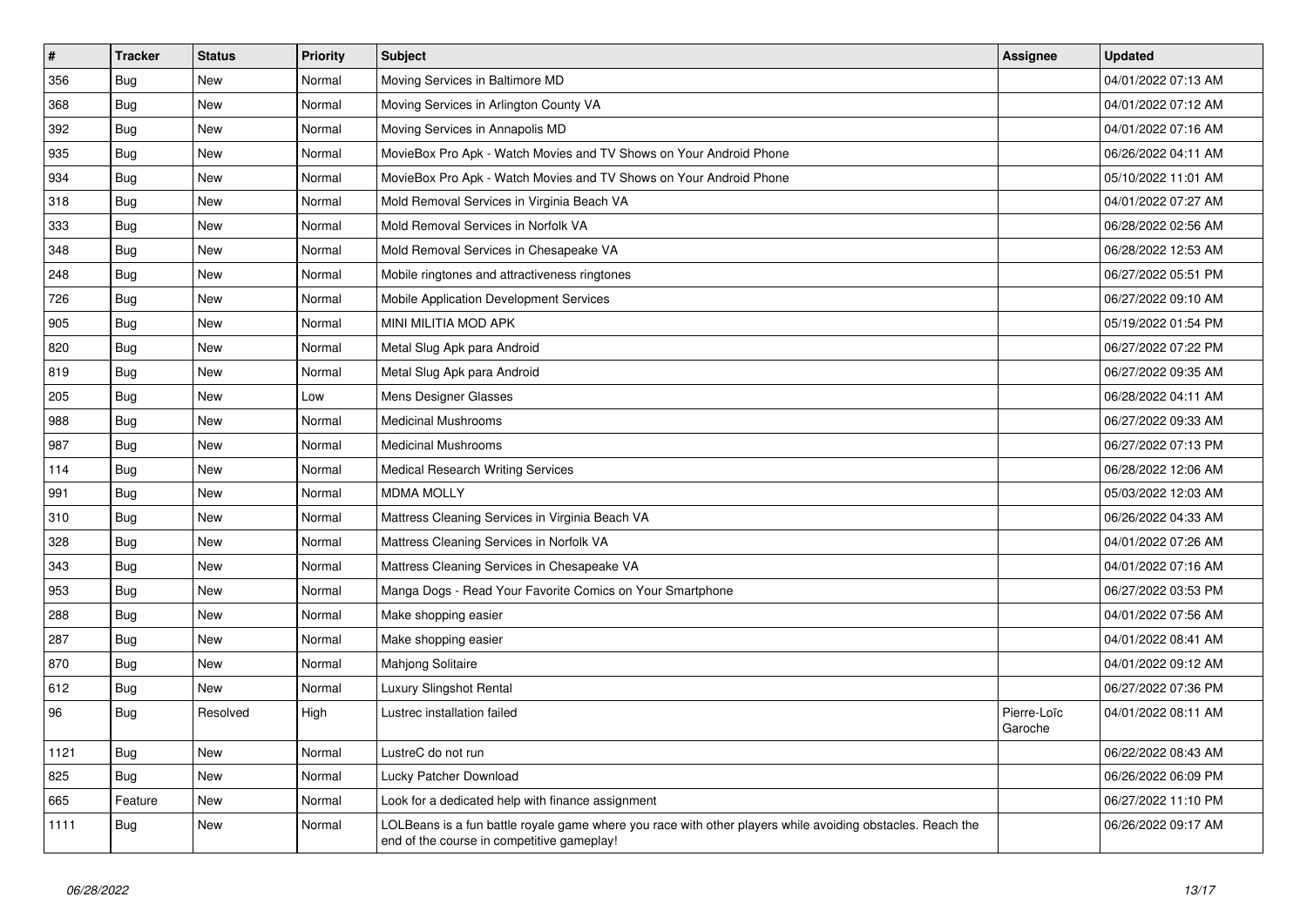| $\vert$ # | <b>Tracker</b> | <b>Status</b> | Priority | <b>Subject</b>                                                                           | <b>Assignee</b>        | <b>Updated</b>      |
|-----------|----------------|---------------|----------|------------------------------------------------------------------------------------------|------------------------|---------------------|
| 270       | Bug            | New           | Normal   | Logo Mansion                                                                             | Christophe<br>Garion   | 04/01/2022 08:20 AM |
| 677       | <b>Bug</b>     | New           | Normal   | Logo Design Services Near Me                                                             |                        | 06/27/2022 07:18 PM |
| 365       | <b>Bug</b>     | New           | Normal   | Local Moving Services in Washington DC                                                   |                        | 04/01/2022 07:12 AM |
| 389       | Bug            | <b>New</b>    | Normal   | Local Moving Services in Sterling VA                                                     |                        | 04/01/2022 07:16 AM |
| 401       | <b>Bug</b>     | New           | Normal   | Local Moving Services in Potomac MD                                                      |                        | 04/01/2022 07:48 AM |
| 383       | Bug            | New           | Normal   | Local Moving Services in McLean VA                                                       |                        | 04/01/2022 07:17 AM |
| 377       | Bug            | New           | Normal   | Local Moving Services in Fairfax VA                                                      |                        | 04/01/2022 07:17 AM |
| 359       | <b>Bug</b>     | New           | Normal   | Local Moving Services in Baltimore MD                                                    |                        | 04/01/2022 07:15 AM |
| 371       | Bug            | <b>New</b>    | Normal   | Local Moving Services in Arlington County VA                                             |                        | 04/01/2022 07:13 AM |
| 395       | <b>Bug</b>     | New           | Normal   | Local Moving Services in Annapolis MD                                                    |                        | 04/01/2022 07:15 AM |
| 171       | Feature        | New           | Normal   | loan management system                                                                   |                        | 06/27/2022 03:18 AM |
| 623       | Bug            | New           | Normal   | Listen to online radio stations for mobile phones                                        |                        | 06/28/2022 06:33 AM |
| 479       | Bug            | New           | Normal   | Limousine Service Bellevue WA                                                            |                        | 06/27/2022 04:37 PM |
| 1098      | Bug            | <b>New</b>    | Normal   | Life of a Fisherman                                                                      |                        | 06/26/2022 05:16 PM |
| 502       | Bug            | New           | Normal   | Les instructions pour définir des sonneries pour iPhone sont simples et faciles à suivre |                        | 06/27/2022 07:52 PM |
| 1077      | Bug            | New           | Normal   | Les excellentes façons d'utiliser ces images                                             |                        | 06/28/2022 05:32 AM |
| 673       | Bug            | New           | Normal   | Learn the basics of pixel art - Clear grid                                               |                        | 06/27/2022 05:06 PM |
| 562       | Bug            | New           | Normal   | Learn Basic Mahjong Rules                                                                |                        | 06/23/2022 12:48 AM |
| 151       | Feature        | New           | Normal   | Law Essay Writing Service - Assignments Planet                                           |                        | 06/26/2022 05:42 PM |
| 739       | Bug            | New           | Normal   | law dissertation help                                                                    |                        | 06/27/2022 06:12 PM |
| 779       | Feature        | New           | Normal   | Latest Whatsapp groups for Teens                                                         | Pierre-Loïc<br>Garoche | 06/27/2022 08:15 PM |
| 904       | Feature        | New           | Normal   | Laora seeck                                                                              |                        | 04/20/2022 11:54 AM |
| 883       | Bug            | New           | Normal   | Langweilen Sie sich jemals bei der gleichen alten Schriftart auf Instagram?              |                        | 04/01/2022 09:16 AM |
| 851       | Bug            | New           | Normal   | Laden Sie den kostenlosen MP3-Klingelton für Ihr Mobiltelefon herunter                   |                        | 04/01/2022 09:14 AM |
| 194       | Bug            | New           | Normal   | lace closure wigs                                                                        |                        | 06/28/2022 06:46 AM |
| 716       | Bug            | New           | Normal   | La celebración de un BabyShower.                                                         |                        | 06/27/2022 12:29 PM |
| 962       | <b>Bug</b>     | New           | Normal   | Kostenlose Hörbücher                                                                     |                        | 06/26/2022 10:45 PM |
| 528       | Bug            | New           | Normal   | Korean Mag                                                                               |                        | 06/27/2022 08:14 AM |
| 534       | <b>Bug</b>     | New           | Normal   | Know how to initiate cash app refund by contacting the technical team                    | Pierre-Loïc<br>Garoche | 06/27/2022 07:31 PM |
| 663       | Bug            | New           | Normal   | Know how the Cash app twitches words in a detailed way.                                  | Pierre-Loïc<br>Garoche | 05/22/2022 05:44 PM |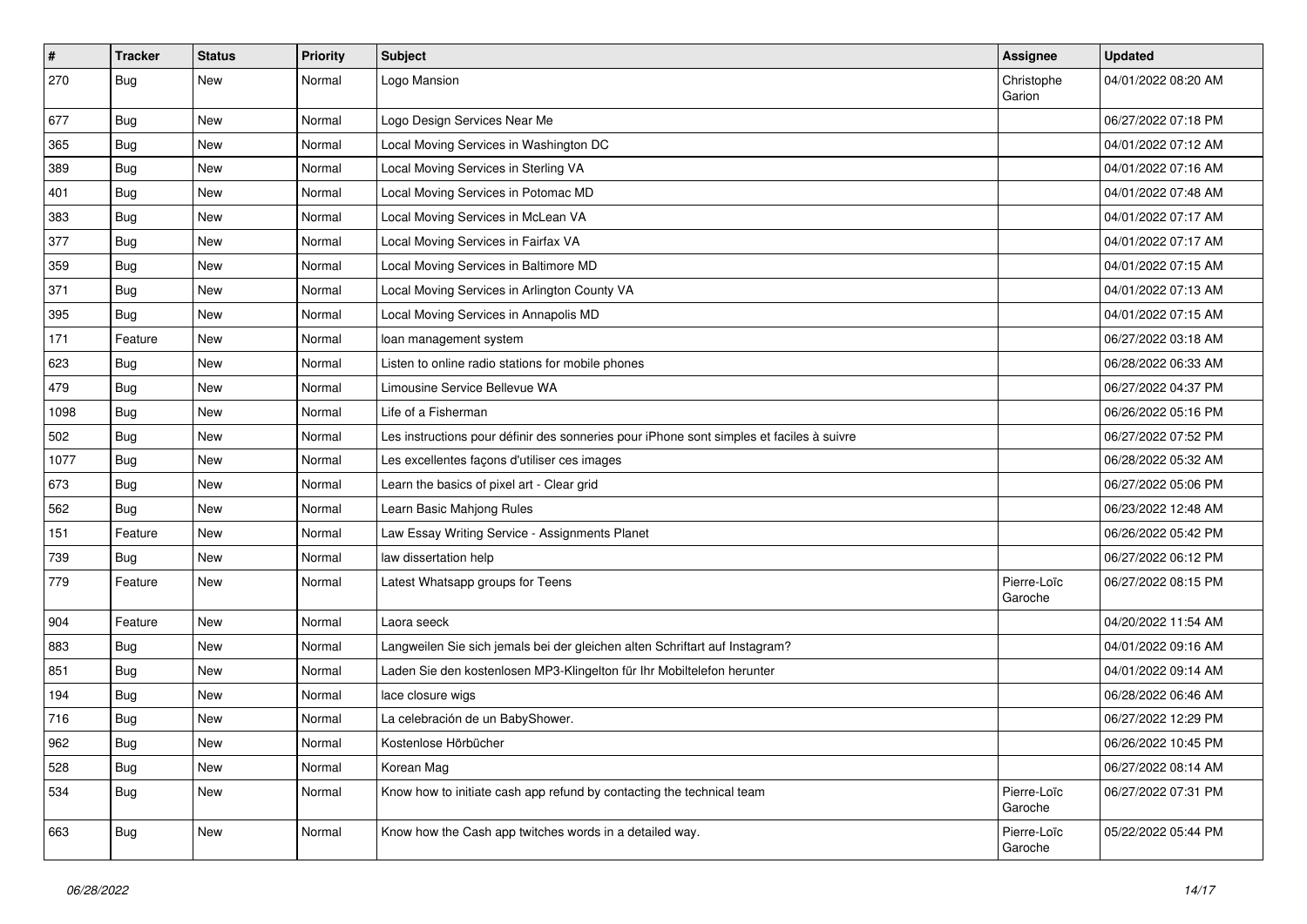| $\sharp$ | <b>Tracker</b> | <b>Status</b> | <b>Priority</b> | <b>Subject</b>                                                                                                  | <b>Assignee</b>        | <b>Updated</b>      |
|----------|----------------|---------------|-----------------|-----------------------------------------------------------------------------------------------------------------|------------------------|---------------------|
| 1119     | <b>Bug</b>     | New           | Normal          | Klondike Solitaire                                                                                              |                        | 06/27/2022 03:00 PM |
| 1016     | Bug            | New           | Normal          | Klondike Solitaire                                                                                              |                        | 05/12/2022 09:03 AM |
| 873      | <b>Bug</b>     | New           | Normal          | Klingeltöne mp3                                                                                                 |                        | 04/13/2022 11:03 AM |
| 893      | <b>Bug</b>     | New           | Normal          | klingeltone                                                                                                     |                        | 04/13/2022 11:06 AM |
| 119      | Bug            | New           | Normal          | klhjigyu                                                                                                        |                        | 06/27/2022 02:44 PM |
| 656      | <b>Bug</b>     | New           | Normal          | Kiwi Nutrition Facts And Health Benefits                                                                        |                        | 06/27/2022 06:45 PM |
| 566      | Bug            | New           | Normal          | Kinemaster Pro Download - los App Review                                                                        |                        | 04/01/2022 09:27 AM |
| 88       | Bug            | New           | Normal          | kind2 output: When for node arguments                                                                           | Pierre-Loïc<br>Garoche | 06/28/2022 06:24 AM |
| 596      | Bug            | <b>New</b>    | Normal          | <b>Kids Games</b>                                                                                               |                        | 06/27/2022 04:08 AM |
| 304      | Bug            | New           | Normal          | Keyless Entry Services in Norcross GA                                                                           |                        | 04/01/2022 07:19 AM |
| 805      | Bug            | New           | Normal          | Ketamine Online Store                                                                                           | Christophe<br>Garion   | 06/27/2022 05:01 AM |
| 803      | Feature        | <b>New</b>    | High            | Ketamine Online Store                                                                                           | Pierre-Loïc<br>Garoche | 06/27/2022 11:48 PM |
| 367      | Bug            | <b>New</b>    | Normal          | Junk Removal Services in Washington DC                                                                          |                        | 04/01/2022 07:12 AM |
| 391      | Bug            | New           | Normal          | Junk Removal Services in Sterling VA                                                                            |                        | 04/01/2022 07:16 AM |
| 403      | Bug            | New           | Normal          | Junk Removal Services in Potomac MD                                                                             |                        | 04/01/2022 07:47 AM |
| 385      | Bug            | New           | Normal          | Junk Removal Services in McLean VA                                                                              |                        | 04/01/2022 07:15 AM |
| 379      | <b>Bug</b>     | New           | Normal          | Junk Removal Services in Fairfax VA                                                                             |                        | 04/01/2022 07:17 AM |
| 361      | Bug            | New           | Normal          | Junk Removal Services in Baltimore MD                                                                           |                        | 04/01/2022 07:13 AM |
| 373      | Bug            | New           | Normal          | Junk Removal Services in Arlington County VA                                                                    |                        | 04/01/2022 07:18 AM |
| 397      | Bug            | New           | Normal          | Junk Removal Services in Annapolis MD                                                                           |                        | 04/01/2022 07:15 AM |
| 653      | Bug            | New           | Normal          | Jujube (Jinjoles): Properties And Health Benefits                                                               |                        | 06/27/2022 08:47 AM |
| 240      | Feature        | New           | Normal          | Juego interesante de Dragon Ball Legends MOD APK                                                                |                        | 06/25/2022 12:21 AM |
| 670      | Bug            | New           | Normal          | JTWhatsApp Apk - The New and Improved WhatsApp                                                                  |                        | 06/17/2022 04:36 PM |
| 842      | Bug            | New           | Normal          | Join the fun game                                                                                               |                        | 04/01/2022 08:58 AM |
| 163      | Bug            | New           | Normal          | jknjopl[                                                                                                        |                        | 04/01/2022 07:58 AM |
| 262      | Bug            | New           | Normal          | It this true to dealing Wuth                                                                                    |                        | 06/27/2022 08:39 AM |
| 1049     | Feature        | New           | Normal          | IT Software Company In Delhi                                                                                    |                        | 05/27/2022 05:24 AM |
| 210      | Bug            | New           | Normal          | Issue with check symbol in Cash App? Dial assist number with calling Cash App customer service phone<br>number. |                        | 06/27/2022 07:16 PM |
| 269      | Bug            | New           | Normal          | Is there such a site for app design?                                                                            | Anonymous              | 06/28/2022 12:43 AM |
| 1127     | <b>Bug</b>     | New           | Normal          | Is there any support to find Google Feud answers?                                                               |                        | 06/27/2022 04:27 AM |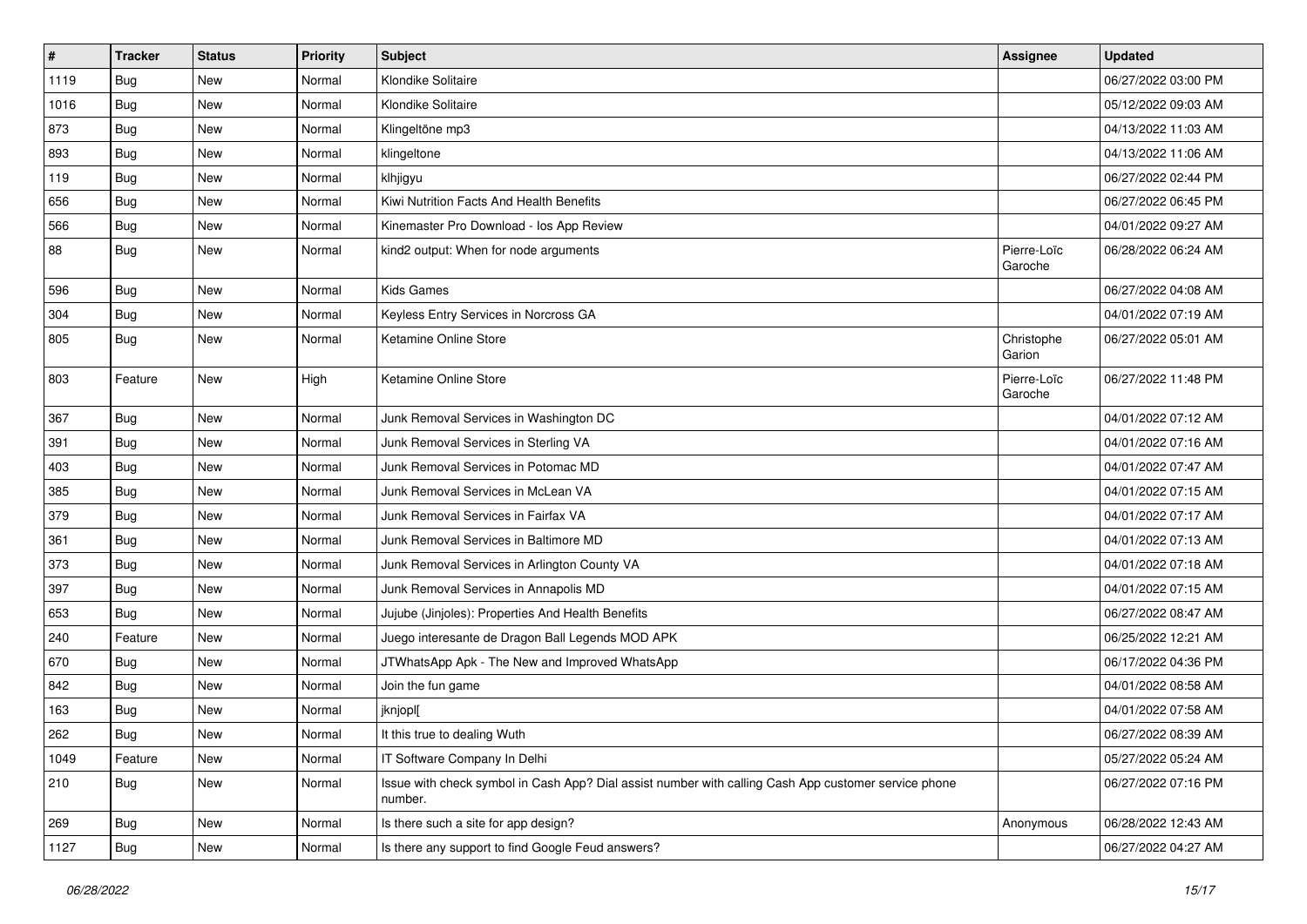| $\sharp$ | <b>Tracker</b> | <b>Status</b> | Priority | <b>Subject</b>                                                                               | Assignee               | <b>Updated</b>      |
|----------|----------------|---------------|----------|----------------------------------------------------------------------------------------------|------------------------|---------------------|
| 999      | Bug            | New           | Normal   | Is there a way to find Google Feud answers?                                                  |                        | 06/28/2022 01:27 AM |
| 231      | Bug            | New           | Normal   | Is the ringtone download difficult or not?                                                   | Pierre-Loïc<br>Garoche | 06/28/2022 04:48 AM |
| 478      | Feature        | New           | Normal   | Is it safe to install third-party WhatsApp GB?                                               |                        | 06/28/2022 06:06 AM |
| 1015     | Bug            | New           | Normal   | Is it possible to send books for free?                                                       |                        | 05/11/2022 04:05 PM |
| 998      | Bug            | New           | Normal   | Is It Hard to Solve Wordle An                                                                |                        | 06/27/2022 12:24 AM |
| 1116     | Bug            | New           | Normal   | ipTV smarts pro                                                                              |                        | 06/26/2022 05:34 PM |
| 993      | Bug            | <b>New</b>    | Normal   | IO Games Free Online                                                                         |                        | 06/26/2022 09:41 AM |
| 788      | Bug            | New           | Normal   | Intro Maker Mod APK                                                                          |                        | 06/28/2022 04:21 AM |
| 225      | Bug            | <b>New</b>    | Normal   | instant personal loan                                                                        |                        | 06/27/2022 02:20 PM |
| 224      | Feature        | New           | Normal   | Instant Personal Loan                                                                        | Pierre-Loïc<br>Garoche | 06/26/2022 11:33 PM |
| 176      | Bug            | New           | Normal   | instant loan without documents                                                               |                        | 06/18/2022 01:43 PM |
| 167      | Bug            | New           | Normal   | instant loan without documents                                                               | Anonymous              | 06/27/2022 02:27 AM |
| 568      | Bug            | New           | Normal   | Instale a versão mais recente do YouTube Premium                                             |                        | 06/27/2022 08:56 PM |
| 748      | Bug            | <b>New</b>    | Normal   | Il y a quelques façons d'obtenir des sonneries gratuites pour votre iPhone                   |                        | 06/26/2022 11:24 PM |
| 1072     | Bug            | New           | Normal   | ij.start canon                                                                               |                        | 06/21/2022 06:56 PM |
| 1013     | Bug            | New           | Normal   | ij.start canon                                                                               |                        | 05/11/2022 11:31 AM |
| 950      | Bug            | New           | Normal   | ij.start canon                                                                               |                        | 06/26/2022 04:35 AM |
| 943      | Bug            | New           | Normal   | ij.start canon                                                                               |                        | 04/13/2022 08:52 AM |
| 846      | Feature        | New           | Normal   | ij.start canon                                                                               |                        | 04/01/2022 08:58 AM |
| 525      | Bug            | New           | Normal   | If you don't have a QR code: How to activate cash app card in app                            |                        | 06/27/2022 08:47 PM |
| 604      | Bug            | New           | Normal   | Idle Game Online                                                                             |                        | 06/28/2022 04:30 AM |
| 1104     | Bug            | New           | Normal   | Idle game fix bug                                                                            |                        | 06/26/2022 06:52 PM |
| 1103     | Bug            | New           | Normal   | Idle game fix bug                                                                            |                        | 06/25/2022 09:08 PM |
| 1031     | Bug            | New           | Normal   | <b>IAFT Traders Union</b>                                                                    |                        | 05/16/2022 03:14 PM |
| 1030     | Bug            | New           | Normal   | <b>IAFT Traders Union</b>                                                                    |                        | 05/16/2022 03:13 PM |
| 736      | Bug            | New           | Normal   | I Want to Edit in My Website (transfer-factor.net) Unfortunately, Unable to Edit It          |                        | 06/24/2022 07:32 AM |
| 711      | Bug            | New           | Normal   | Human Fall Flat Apk Download                                                                 |                        | 06/25/2022 09:44 AM |
| 123      | Bug            | New           | Normal   | https://www.reddit.com/r/NRLgrandfinal2020/                                                  |                        | 06/26/2022 05:36 PM |
| 124      | Bug            | New           | Normal   | https://www.bigmarker.com/ustvpass/LIVE-Atlanta-Falcons-vs-Carolina-Panthers-NFL-Week-8-Game |                        | 04/01/2022 07:55 AM |
| 486      | <b>Bug</b>     | New           | Low      | HP Wireless Printer Setup                                                                    | Anonymous              | 06/28/2022 05:03 AM |
| 237      | Feature        | New           | Normal   | HP Printer Assistant Software   Download & Install HP Assistant                              |                        | 06/28/2022 04:50 AM |
| 236      | Bug            | New           | Normal   | HP Printer Assistant Software   Download & Install HP Assistant                              |                        | 04/01/2022 08:16 AM |